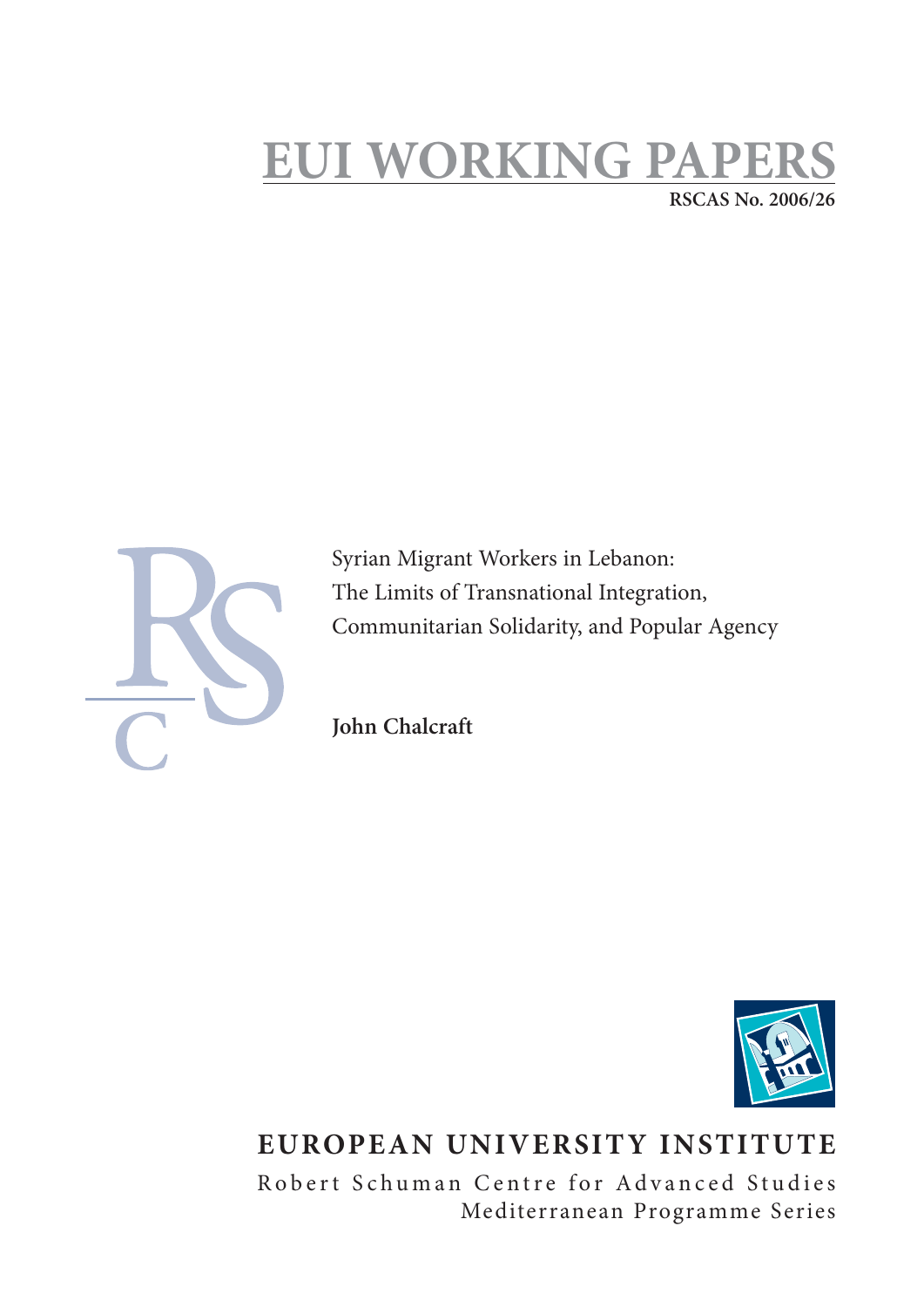# **EUROPEAN UNIVERSITY INSTITUTE, FLORENCE ROBERT SCHUMAN CENTRE FOR ADVANCED STUDIES**

*Syrian Migrant Workers in Lebanon: The Limits of Transnational Integration, Communitarian Solidarity, and Popular Agency* 

**JOHN CHALCRAFT**

EUI Working Paper **RSCAS** No. 2006/26 **BADIA FIESOLANA, SAN DOMENICO DI FIESOLE (FI)**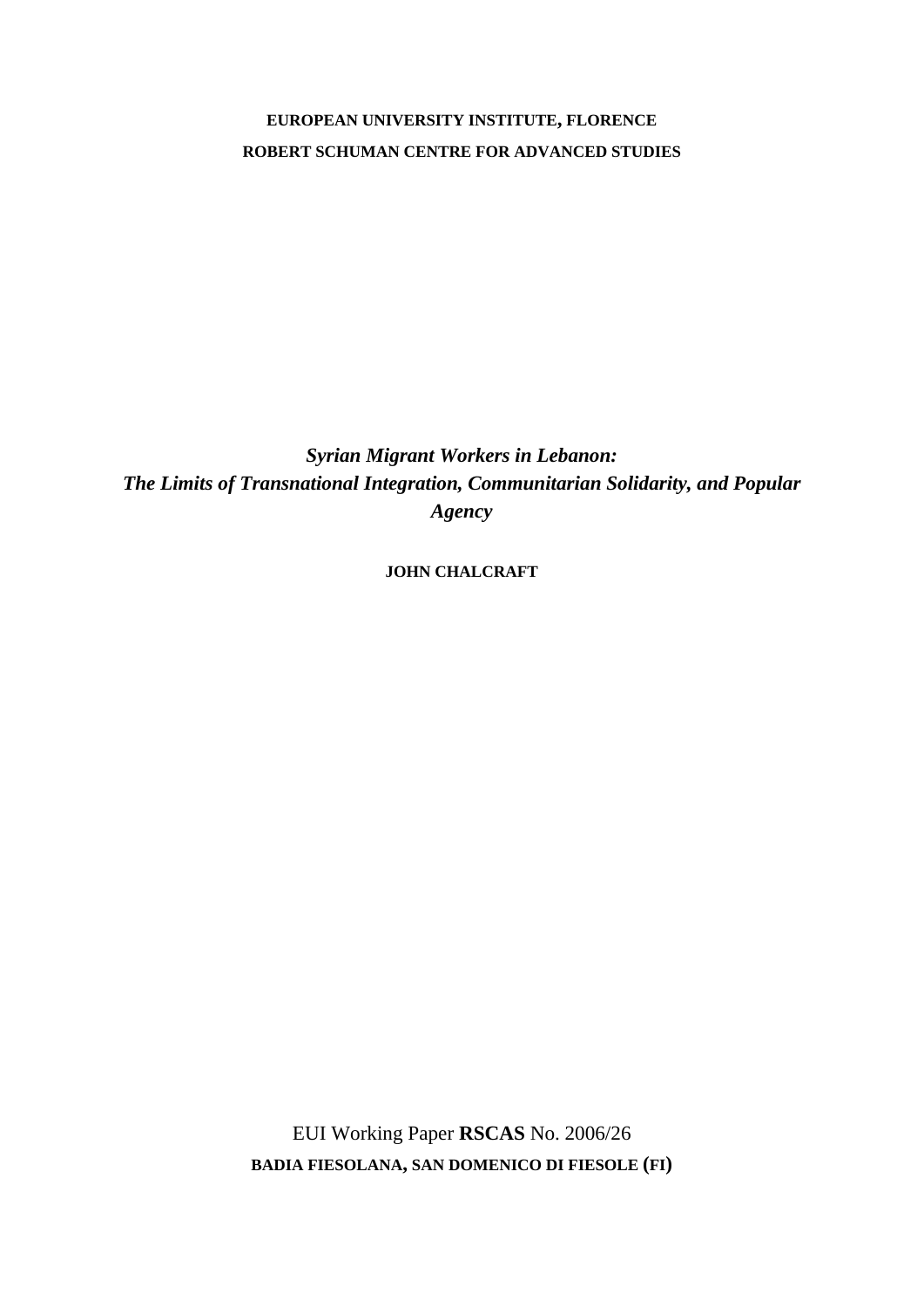© 2006 John Chalcraft

This text may be downloaded only for personal research purposes. Any additional reproduction for such purposes, whether in hard copies or electronically, require the consent of the author. Requests should be addressed directly to the author. See contact details at end of text.

If cited or quoted, reference should be made to the full name of the author, the title, the working paper, or other series, the year and the publisher.

> Any reproductions for other purposes require the consent of the Robert Schuman Centre for Advanced Studies.

The author should inform the Robert Schuman Centre for Advanced Studies at the EUI if the paper will be published elsewhere and also take responsibility for any consequential obligation(s).

ISSN 1028-3625

Printed in Italy in September 2006 European University Institute Badia Fiesolana I – 50016 San Domenico di Fiesole (FI) Italy http://www.iue.it/RSCAS/Publications/ http://cadmus.iue.it/dspace/index.jsp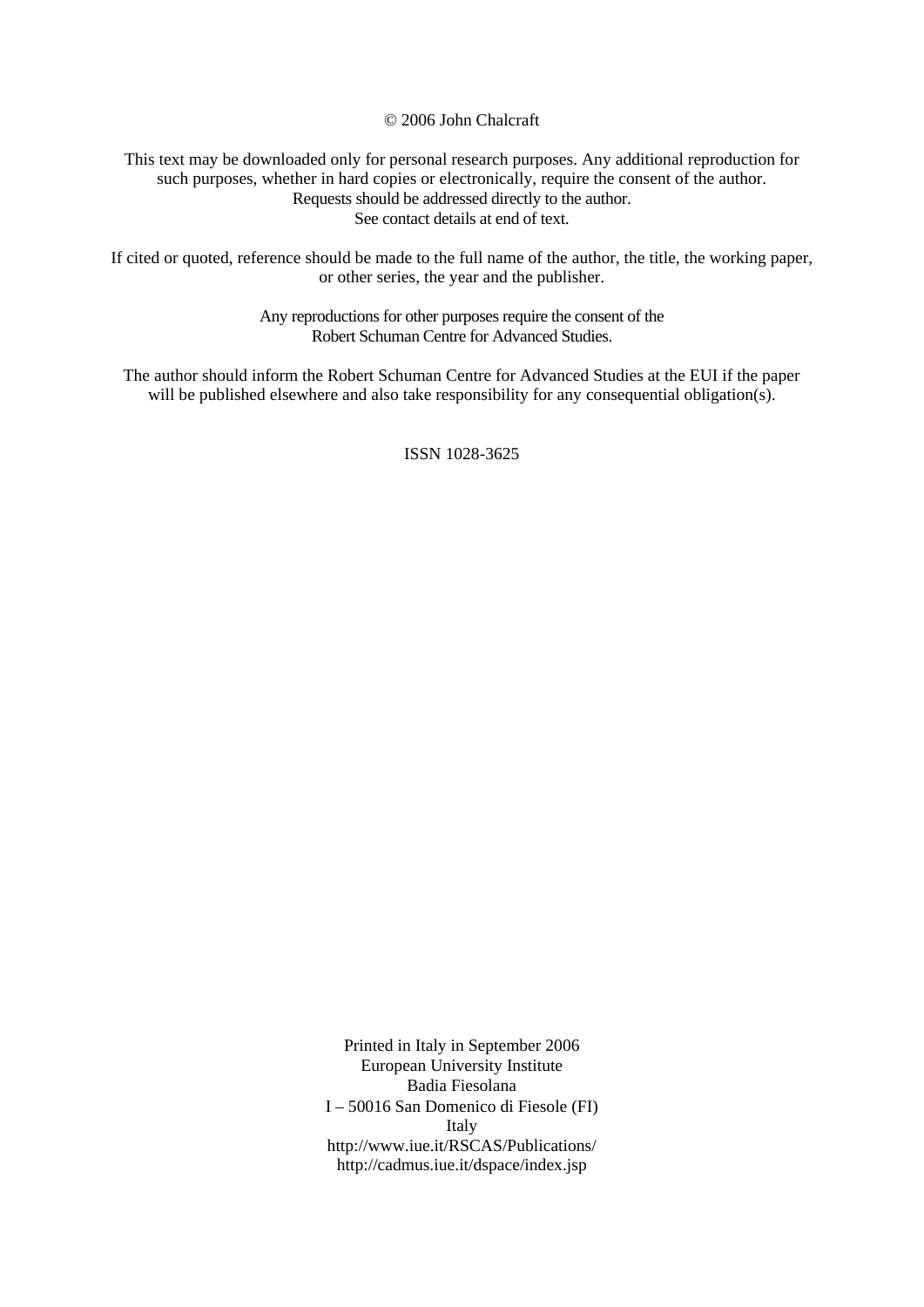## **Robert Schuman Centre for Advanced Studies**

The Robert Schuman Centre for Advanced Studies carries out disciplinary and interdisciplinary research in the areas of European integration and public policy in Europe. It hosts the annual European Forum. Details of this and the other research of the centre can be found on: http://www.iue.it/RSCAS/Research/

Research publications take the form of Working Papers, Policy Papers, Distinguished Lectures and books. Most of these are also available on the RSCAS website: http://www.iue.it/RSCAS/Publications/

The EUI and the RSCAS are not responsible for the opinion expressed by the author(s).

### **Mediterranean Programme**

The Mediterranean Programme was set up at the Robert Schuman Centre for Advanced Studies of the European University Institute in 1998. It focuses on the Mediterranean region.

The Mediterranean Programme engages in research with the twin aims of: a) generating intellectually excellent scholarly work; and b) contributing to the general policy debate relating to the flows of persons, goods and ideas between and within the Northern, Eastern, Southern and Western Mediterranean areas.

The Mediterranean Programme and its activities have been financed by: Capitalia, Compagnia di San Paolo, Eni spa, Ente Cassa di Risparmio di Firenze, European Commission, European Investment Bank, Fondazione Monte dei Paschi di Siena, and Regione Toscana.

The Annual Mediterranean Research Meeting brings together scholars from across the region. http://www.iue.it/RSCAS/Research/Mediterranean/Meetings.shtml

*For further information:*  Mediterranean Programme Robert Schuman Centre for Advanced Studies European University Institute Via delle Fontanelle, 19 50016 San Domenico di Fiesole (FI), Italy

 $Fax: + 390554685770$ E-mail: MedProgSecretary@iue.it http://www.iue.it/RSCAS/Research/Mediterranean/Index.shtml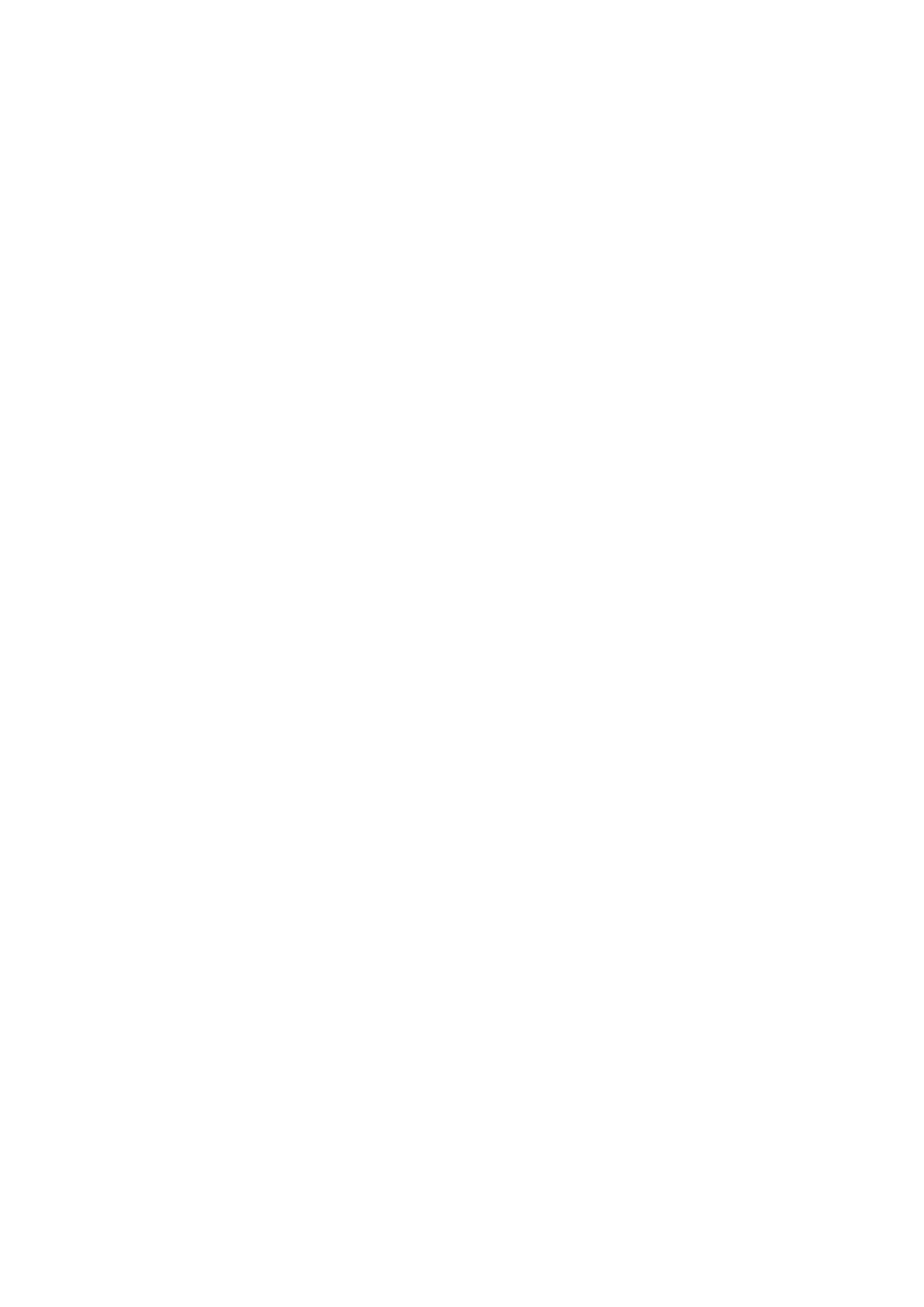### **Abstract**

New patterns of regional migration in the Middle East since 1991 have been interpreted as involving new forms of transnational integration, activating new transnational communitarian solidarities, and as emanating distinctively from below. This paper interrogates these ideas with regard to Lebanon/Syria by examining the Lebanese public discourse on Syrian migrants from 1945-present with particular reference to the 1990s, on the assumption that public discourse plays a partly constitutive role in shaping migration. The paper traces how positive constructions of Syrian migrant labour before the civil war gave way to negativity and controversy in a context of economic crisis and Syrian control. In pre-war Lebanon, cheap and unskilled Syrian labour was seen favourably as a much needed and relatively trouble-free resource in an economy perceived to be booming. During and after the war, because of economic problems and the Syrian 'occupation', Syrian workers started to be seen as a threat to Lebanese sovereignty, polity, economy and society. I argue that growing labour flows have accompanied intensified nationalism and isolationism, currents which have overwhelmed potential cross-border communitarian solidarity and done little to engender popular agency or transform the terms of a regional political economy exploiting cheap and manipulable labour.

# **Keywords**

Migration, Syria, Lebanon, discourse, transnationalism, exploitation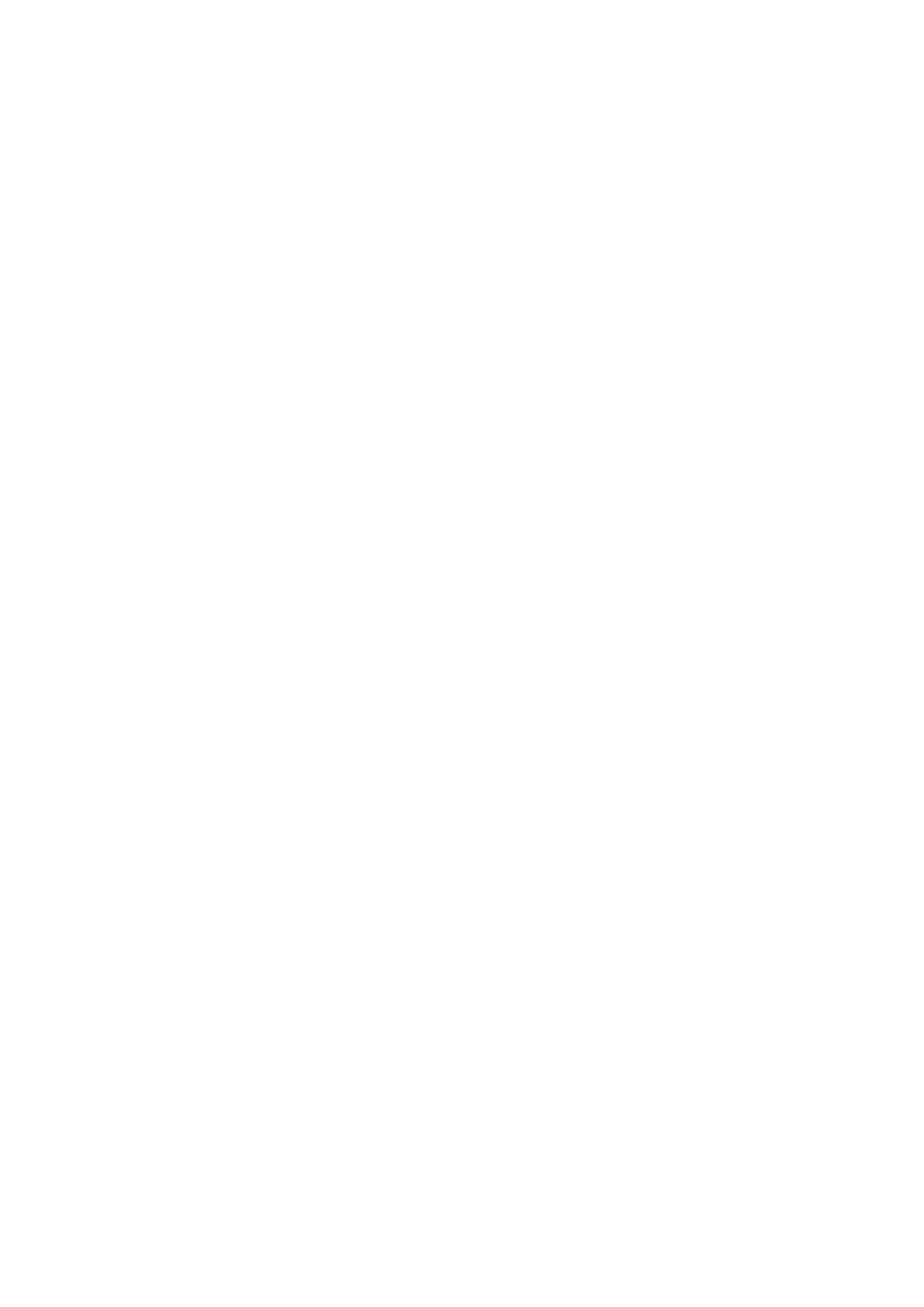### **Introduction**

New patterns of regional migration in the Middle East since 1991 have been interpreted as involving new forms of transnational integration, activating new transnational communitarian solidarities, and as emanating distinctively from below. This paper interrogates these ideas with regard to Lebanon/Syria by examining the Lebanese public discourse on Syrian migrants from 1945-present with particular reference to the 1990s, on the assumption that public discourse is not neutral regarding the distribution of power and resources,<sup>1</sup> and that it plays a partly constitutive, not just a reflective role in shaping migration. The paper traces how positive constructions of Syrian migrant labour before the civil war gave way to negativity and controversy in a context of economic crisis and Syrian control. In pre-war Lebanon, cheap and unskilled Syrian labour was seen favourably as a much needed and relatively trouble-free resource in an economy perceived to be booming. During and after the war, because of economic problems and the Syrian 'occupation', Syrian workers started to be seen as a threat to Lebanese sovereignty, polity, economy and society. I argue that growing labour flows have accompanied intensified nationalism and isolationism, currents which have overwhelmed potential cross-border communitarian solidarity and done little to engender popular agency or transform the terms of a regional political economy exploiting cheap and manipulable labour.

#### **Syrian Labour as a Useful Resource**

'Lebanon was built with Syrian muscles', declared a wealthy, Lebanese Greek Catholic to his grandson in the early 1990s.<sup>2</sup> The old man's point was to lodge a mild objection to the clamour that arose in the Lebanese press in the 1990s over what was seen as the threat posed by Syrian workers to Lebanon's polity, economy, society and culture. He was saying that Syrian workers have always been in Lebanon, and that their 'muscles' have been useful to wealthy Christians, and that therefore there was little real warrant for the newfangled controversy. What has been useful to the Lebanese, the old man was saying, are precisely the *muscles* of a disciplined migrant labour, which can be bought or sold as a commodity without 'problems', which works hard for low wages, but which does not seek political or social rights, press cultural claims, or make a visible home in Lebanon and which, at the end of the day, 'melts away like sugar in tea', as a newspaper headline from the early 1970s described the apparent invisibility of Syrian labour in Lebanon.<sup>3</sup> The old man's words gave a tantalizing glimpse of a pre-war discourse, which became an anachronism in Lebanon in the 1990s.

Following the division of Lebanon and Syria into two separate national states, and in keeping with the laissez-faire orientation of the 'merchant republic', Beirut tended to seek the free movement of goods and persons in its relations with Damascus, a goal which included the free movement of cheap Syrian labour into Lebanon.<sup>4</sup> In June 1947, Gabriel Murr, the Lebanese Minister of Public Works, explained that Syrian work in Lebanon is not put under any restriction, and that '25 per cent of the

<sup>1</sup> See Robert Wuthnow, *Communities of Discourse: Ideology and Social structure in the Reformation, the Enlightenment, and European Socialism* (Cambridge, MA.: Harvard University Press, 1989), 547-8.

<sup>2</sup> Reported by the grandson in question, film-maker George Nasr, during conversations in Beirut, 5 August 2004, 20 August 2004.

<sup>3</sup> Newspaper headline from *al-Sayyad* 27 April 1972 'quarter of a million Syrian workers melt away every evening like sugar in tea'. The idea of Syrian 'muscles' can be seen as a metonym for the kind of labour-as-disciplined-commodity long seen as useful for Lebanese employers.

<sup>4</sup> During bi-lateral negotiations with Syria in the summer of 1950 'Beirut still demands the free movement of persons, goods and capital. Damascus refuses and obliges Lebanon to pay in rare hard currency imports from Syria (above all wheat) and is forbidden from re-exporting these imports' 10 July 1950, reported in Joseph G. Chami, *Le Mémorial du Liban: Vol 2, le mandat Béchara el Khoury, 1943-1952* (Beirut: Chemaly and Chemaly, 2002): 350.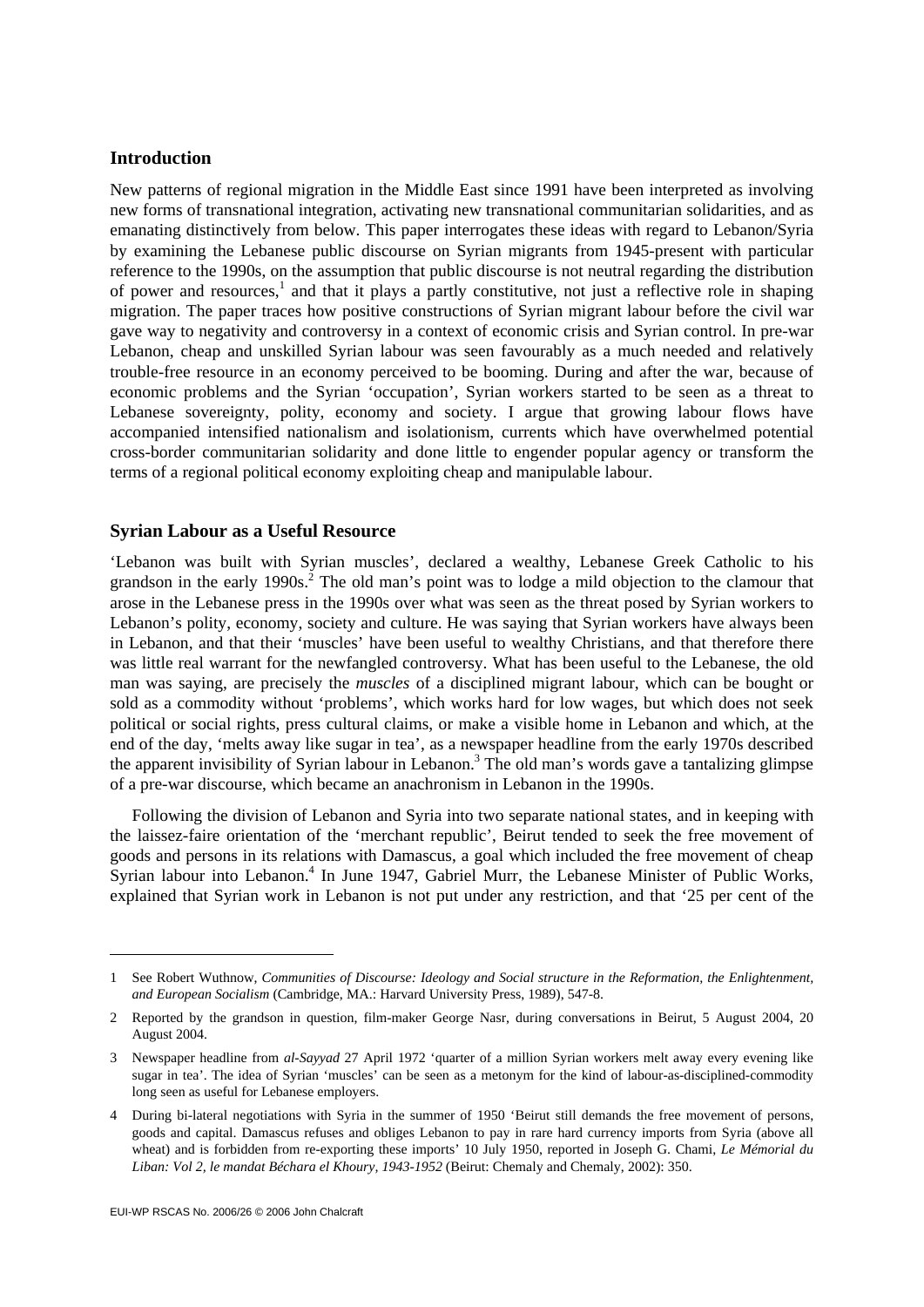workers on the building sites of the Ministry of Public Works are Syrian'.<sup>5</sup> Both countries understood well each others' mutual interests in allowing cheap Syrian workers into Lebanon, and hence occasionally admissions were offered and restrictions threatened as a bargaining chip in bi-lateral relations. Hence, when Gabriel Murr sought to persuade the Syrians to authorize the passage through Syrian territory and into Lebanon of an important oil pipeline, he promised both an equal division of the profits and said that 'we are going to accept Syrian labour power on the building sites and installations of the company on the same conditions as the Lebanese employees and workers'.<sup>6</sup> Labour admission on good terms was therefore offered as an incentive to the Syrians to sign up to the accord, which they duly did. To pick another example, in September 1959, Syria retaliated against a Lebanese refusal to allow Syrians to travel by Beirut airport without a Syrian exit visa by raising the exit tax and imposing security validation for Syrians coming to Lebanon, which forced 700 Syrians to turn back at the border.<sup>7</sup> The Syrians correctly understood this restriction to be harmful to Lebanese interests.

These occasional wrangles over the labour supply were an elite affair, of limited import, and not in any significant way a response to controversy or public opposition to the presence of Syrians in Lebanon. Such wrangling merely confirmed the accepted place of Syrian labour in the regional political economy. In spite of the fact that there was as much as one Syrian worker for every two Lebanese workers in the early  $1970s$ ,<sup>8</sup> their presence was not particularly controversial. Likewise, the fact that the population of Beirut was 45 per cent foreign in 1975 was not seen as a cause for alarm.<sup>9</sup> Instead this foreign presence was generally understood as a positive sign of Lebanon's strength and international prominence. It was thought natural that the 'Switzerland of the East' should attract professionals from Europe as well as labour from less well-off neighboring countries, and the Lebanese economic miracle required cheap, unskilled labour in any case, which could not, it was held, be supplied from within Lebanon. As Edouard Saab wrote in *Le Jour* in 1952, the Lebanese refused through pride to take just any work, $10$  and therefore labour from abroad was necessary. A long article in *Al-Sayyad* newspaper in 1972 explained some of this thinking, which was usually held as a matter of conventional wisdom which did not need articulation. The journalist repeated the widespread notion that a Lebanese economy dominated by services could not supply sufficient unskilled labour, and thus manual labour was required on a permanent basis from the outside, and that many Lebanese despised manual labour in any case and would not undertake it. Cheap external labour was required because in an unplanned economy like Lebanon's the prices of basic commodities would always exceed wages. In construction a skilled Lebanese electrician or tiler always required a number of unskilled Syrians to assist. The indispensability of Syrian labour was only underlined by the fact that their absence during the summer of 1969—when Syria closed the border in the wrangling preceding the Cairo Accords caused a delay in the construction of the Fu'ad Shihab bridge. During that summer wages for manual labour doubled because of the Syrian scarcity, which meant that contractors had to stop work. The author went on to detail Syrians' invisibility and lack of basic rights in Lebanon, in spite of their productive contribution, saying that the only attention they received was from periodic security

-

<sup>5</sup> Cited in Chami, *Mémorial,* Vol 2, 9 June 1947, p. 207.

<sup>6</sup> Cited in Chami, *Mémorial,* Vol 2, 9 June 1947, p. 207. The pipeline was to terminate between Sur and Saida in Lebanon. Syria's agreement was announced by Prime Minister Riad al-Solh (the Tapline agreement) on 1 September 1947. See Chami, *Mémorial,* p. 213.

<sup>7</sup> Cited in Chami, *Vol 4, Le Mandat Fouad Chéhab, 1958-1964,* p. 61.

<sup>8</sup> General security released figures in 1970 listing 279,541 Syrians in Lebanon. André Bourgey and J. Pharès, 'Les bidonvilles de l'agglomération de Beyrouth'. *Revue de géographie de Lyon*, Vol 48, No. 2 (1973): 107-139, p. 121. The resident working population of Lebanon in 1970 was 572,000 Lebanese. Albert Dagher, *'Al-Quwa al-'Amila wa-l-Namu fi Lubnan'* in *Linking Economic Growth and Social Development in Lebanon,* (Beirut: UNDP, 2000): 85-99, p. 86. Thus (discounting other foreign labour) Syrians made up about a third of the working population of Lebanon.

<sup>9</sup> André Bourgey, 'La guerre et ses conséquences géographiques au Liban'. *Annales de Géographie,* n° 521, 94th year (1985): 1-37, p. 3.

<sup>10</sup> Cited in Chami, *Mémorial,* Vol 2, 24 May 1952, p. 433.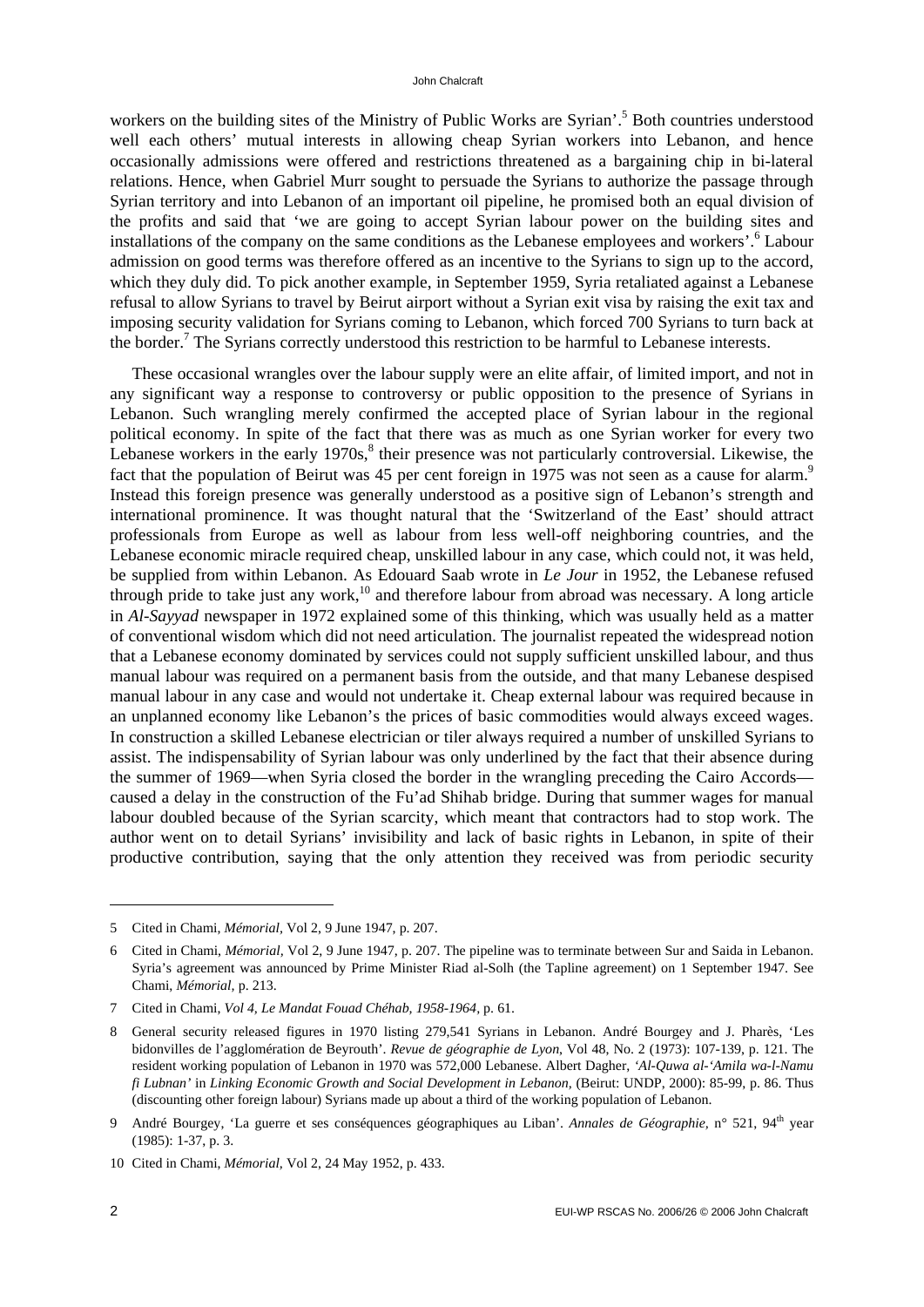searches roughly handled by police searching for militants.<sup>11</sup> In other words, this was a highly sympathetic comment on Syrian workers' plight in Lebanon, which does not appear to have been particularly controversial. Fighting among workers which attracted lurid coverage in the 1990s and 2000s was reported on neutrally and briefly in the 1960s.12 More important controversies in the relationship with Syria concerned not Syrian labour, but the price of Syrian grain, the currency, smuggling, and Syrian troop incursions across the border.<sup>13</sup>

The Lebanese labour movement did demand protection from the cheap competition of foreign labour, although without attracting widespread public support or publicity. In June 1950, workers syndicates requested an end to the engagement of foreign labour in industry.<sup>14</sup> In the same year the taxi drivers' syndicate denounced competition from foreigners working in public vehicles.15 The Ministry of Social Affairs, shortly after its foundation in 1951, was persuaded to state publicly that it was desireable to regulate the presence of Syrian labour through a system of work permits: 'Because of the competition of Syrian labour which has taken on a serious character, Social Affairs call on the government to prevent the clandestine entry of Syrians, to search for Syrians without permits in the markets and factories, and to impose on them a renewable two-week residence permit, and to send back all Syrians without a residence or work permit'.<sup>16</sup> This goal—rather than the politically and economically impractical idea of exclusion—was to emerge as the main regulatory demand of the labour movement, and in the absence of larger public support or awareness, was only half-heartedly pursued by the government until the civil war. Various measures came on the books, although they were rarely enforced, and seem to have depended largely on whether the employer sought to obtain a work permit and contract for his employee. As this was an administrative inconvenience for the employer, and implied some rights and protections for the worker, employers rarely went down this road, and work permits were rarely taken up.<sup>17</sup> As those I interviewed who had worked in Lebanon before the war insisted, there were no restrictions, no fees, no visas, no work permits: 'In regards to this country,' said Adib Mahrus, who worked in construction in Lebanon from the late 1960s to the 1990s, 'from Homs to Golan, there are no borders between us [. . .] the borders are always open [. . .] in the time of Camille Chamoun, the time of Chehab, and in the time of Frangieh [. . .] the borders have always been open, you go straight through, there are no checkpoints, there is no entry security, there are open borders!'<sup>18</sup>

Far more controversial than Syrian workers was the presence of Palestinian labour in Lebanon. Initial Lebanese open-handedness towards Palestinian refugees appears to have been short-lived. In a stormy debate in parliament in December 1951, for example, Emile Lahoud asserted that the Labour Code forbade work to foreigners in Lebanon, that the Lebanese have the right to work 'and their interests must come before those of the Palestinians'. Emile Bustany's attempts to reply were drowned out by clamour and hammering on the tables.19 Edouard Saab's article in *Le Jour* in 1952 mentioned that Lebanese did suffer to some degree from the competition of Syrian labour, but claimed that 'we have more to fear from the competition of Palestinian refugees. Escaping the law imposing a work permit on foreigners, they have overrun companies, public enterprises, and construction sites. It is henceforth rare to find a Lebanese stone dresser, a mason, or a whitewasher'. Saab affirmed that as

<sup>11</sup> Kamal Matar, *Al-Sayyad,* 27 March 1972.

<sup>12</sup> See a succinct report in *Al-Nahar,* 9 May 1964, p. 4.

<sup>13</sup> Chami, *passim.* 

<sup>14</sup> Cited in Chami, *Mémorial,* Vol 2, 8 June 1950, p. 345.

<sup>15</sup> Ibid., 349.

<sup>16</sup> Cited in Chami, *Mémorial,* Vol 2, 28 October 1951, p. 407.

<sup>17</sup> *Muharrar* Lebanese daily 7 January 1975.

<sup>18</sup> Adib Mahrus, Interview, 9 March 2004. I heard the same story from dozens of other workers.

<sup>19</sup> Cited in Chami, *Mémorial,* Vol 2, 27 December 1951, p. 415.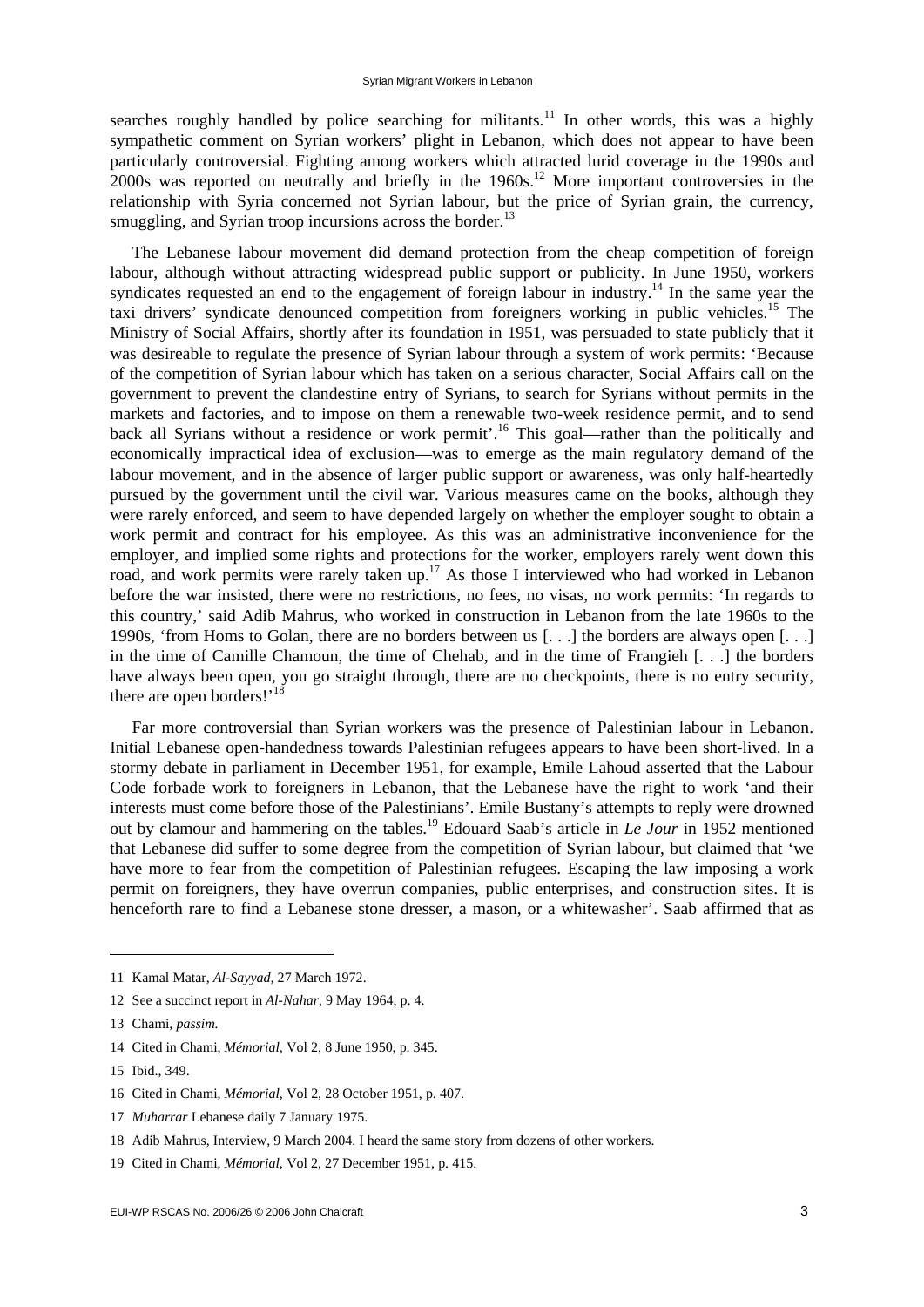much as 10,000 Palestinian families were maintained by Palestinians working in Lebanon, and deplored Lebanon's disproportionate generosity.<sup>20</sup> Political hostility to the Palestinians at this stage overlooked the fact that Syrian workers also tended to escape the 'law imposing a work permit on foreigners'. The idea that Lebanon was being 'overrun' by foreign workers seems to have been applied only to Palestinians (and not to Syrians or others) until the 1980s.

With the Lebanese economy bearing up remarkably well in the early years of the civil war, the widespread view of Syrian workers as a much-needed and largely trouble-free resource persisted into the early 1980s. Syrian workers' attempts to organize and acquire rights during the late 1970s encountered the opposition of employers and their supporters, but did not appear to significantly irritate public opinion at large, and even attracted support from some quarters. Following the failure to implement certain limited social protections for Syrian workers agreed on at the highest levels in 1973 and legislated for in 1975, and subsequent to the Syrian military intervention in Lebanon in 1976, a Union of Syrian Arab Workers in Lebanon was established in Ra's al-Nab'a in 1977 espousing Ba'thist and pan-Arabist rhetoric and under the control of the Hafez al-Asad regime.<sup>21</sup> The most prominent action was a union-backed sit-in by several thousand Syrian porters and drivers demanding end of service compensation at the haulage company of Ibrahim Yassin al-Qayssi during the penultimate week of August 1979. Violence broke out between the Lebanese security forces protecting the employers on the one side and Syrians and some armed Palestinian elements on the other. The major francophone daily, *L'Orient-Le-Jour*, took the employers' side,<sup>22</sup> while the other major dailies remained fairly neutral.<sup>23</sup> Those taking the employers side were not opposed to *Syrian* labour, it should be noted, only to the demands being lodged by troublesome workers. *Al-Rayya* published a sympathetic article mentioning the 'oppression' practiced by al-Oayssi against the strikers.<sup>24</sup> The strike precipitated discussion and meetings between the Syrian workers' union and the General Confederation of Lebanese Unions as well as the International Labour Organization, with a view to joint organization.25 A sympathetic article published in *Al-Sharq* in 1981 entitled 'Four Years of Union Struggle', spoke of, and probably exaggerated, Lebanese support for the Syrian workers' union. The article defended Syrian workers by maintaining that 'Syrian workers do not compete with Lebanese workers because most Lebanese do not work in most of these sectors [building, agriculture, baking etc] [. . .] because the demand for this kind of worker is much greater than the supply. Although this does not stop the artificial creation of circumstances by employers to dominate Lebanese and Syrian workers in order to exploit them—a fact which results from the lack of union institutions and the absence of organization especially among the Syrians'.26 Lebanese response to Syrian organization and strike action was therefore by no means uniformly hostile, some of the response was sympathetic, and opposition by employers appears to have been to workers *qua* workers, not *qua* Syrians.

### **Starting to Fear Foreign Labour**

The beginnings of a real change in public discourse about foreign workers in general appears to be rooted in the economic crisis which set in after 1983. The currency began a long and precipitous descent,<sup>27</sup> budget and trade deficits, debt, unemployment, and inflation intensified.<sup>28</sup> The arrival during

<sup>20</sup> Cited in Chami, *Mémorial,* Vol 2, 24 May 1952, p. 433.

<sup>21</sup> For a propagandist historical sketch of the union, see *Al-Ba'th,* 31 December 1981.

<sup>22</sup> *L'Orient Le Jour,* Sunday 19 August, 1979, p. 10.

<sup>23</sup> *Al-Nahar,* 19 August 1979, 23 August 1979; *Al-'Amal,* 19 August 1979, p. 4 and 28 August 1979, p. 5.

<sup>24</sup> *Al-Rayya,* 25 August 1979.

<sup>25</sup> See *L'Orient Le Jour,* 23 August 1979 & *Al-Nahar,* 23 August 1979.

<sup>26</sup> *Al-Sharq,* 30 October 1981.

<sup>27</sup> In 1982, \$1 still equalled only 3.7 Lebanese Lira. Bourgey, 1985, p. 33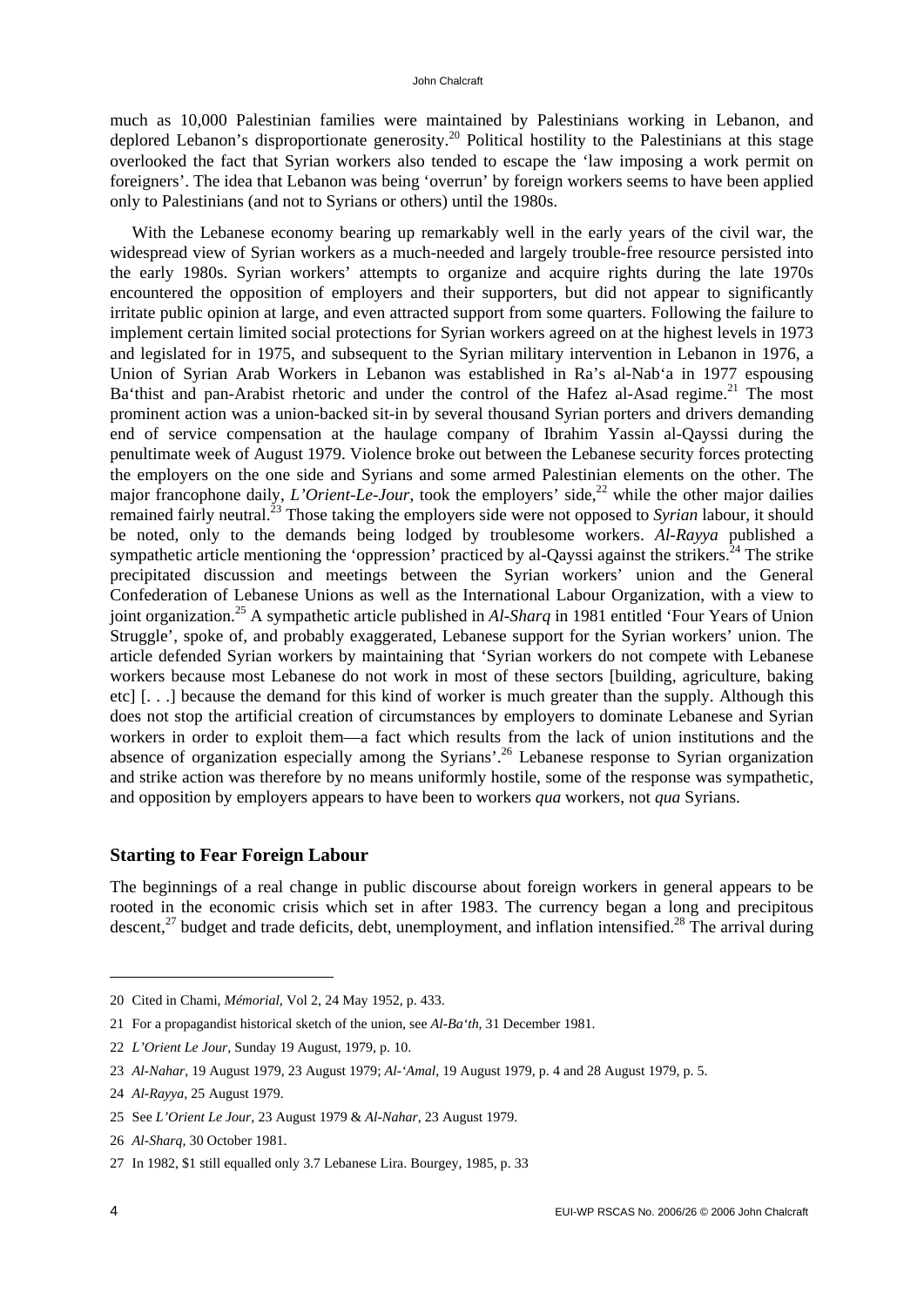the 1970s and early 1980s of numerous South Asian workers—in domestic and other services especially—was grist to those starting to see the presence of foreign workers in a negative light.<sup>29</sup> The tone of public discourse started to change dramatically. An article of February 1985 in *Al-Anwar* can serve as a good illustration. The headline: '50 thousand workers remit about a billion Lira per year'; the subtitle: 'Lebanon faces an invasion—foreign workers'. The article began: 'If this number [50,000] of foreign workers is considered by many countries to be normal, then in Lebanon this is absolutely not the case, at least in relation to the size of the national workforce.' 'It is well known', journalist Ibrahim 'Awwadi continued, 'that since 1983 Lebanon has been living through a crippling economic and social crisis, represented on the economic front by the complete freeze on the activity of businesses without exception, and finally the financial sector. . . . This striking and dangerous inability in the balance of payments evident since 1983 and which attained about \$1,400 million by 1984, and likewise an increase in the domestic public debt which reached by the end of last year more than LL31 billion, have meant a continuation in the budget deficit estimated to reach by the end of this year more than LL6 billion.' All of these factors have contributed to an ongoing currency crisis which began at the end of 1984. On the social front the crisis was even clearer, 'Awwadi reported: hyper-inflation, the collapse of wages' purchasing power, immiseration, and 'armies of unemployed'. Amidst all this, the totally contradictory fact that 'we see foreign labour attacking this country in a remarkable way'. Hence the 'recent demands by the General Confederation of Labour that the government issue a decision putting a stop to the import of foreign labour after its continuing illegitimate competition against Lebanese labour' and because it 'negatively pressures the price of the Lebanese pound'. 'Awwadi affirmed that business establishments were taking advantage of the precarious security situation, firing Lebanese and replacing them with cheaper foreign labour, a 'dreadful army' which was contributing to the collapse of the currency, as foreign workers often require payment in dollars, which are then sent abroad to the tune of  $$60$  million per year.<sup>30</sup>

'Awwadi's article, written at a time where elite opinion felt that Lebanon was undergoing an economic crisis, eloquently represented a new line of thinking, which connected economic problems to the presence of foreign labour. Conventional wisdom prior to the economic crisis of 1984 was that cheap foreign labour was good for the Lebanese economy, even if political or cultural concerns, as well as sectarian and/or chauvinist sentiment may have sometimes blocked out the importance of this idea. Typically, it was conceded that Lebanese labour needed some protection, but it was held that Lebanese workers had to compromise in the light of the larger requirements of the Lebanese economy. The new thinking was to take the issue of foreign labour out of the narrow confines of the labour movement, away from the heated controversy over Palestinians, or from the atrocities of the militias (who had been killing Syrian workers since 1976), and into the mainstream of Lebanese public discourse. Even while making allowance for the fact that Lebanese were seeing South Asian workers in numbers for the first time in their country, the figures that 'Awwadi mentions with such trepidation are tiny in comparison with both previous and later experiences of foreign labour in Lebanon. The statistic that 50,000 workers were remitting \$60 million per annum abroad is hardly impressive; Lebanon housed more than 500,000 foreign workers in the early 1970s, for example—ten times more than the numbers that were now so suddenly worrying to the Lebanese public. Just as striking, the number of work permits being issued by the Labour Ministry was actually diminishing from 1982 with the economic downturn. In short, a new and unprecedented invasion of foreign labour, in numerical terms, had simply not taken place. The use of the word 'invasion', especially in the wake of the

*<sup>(</sup>Contd.)* 

<sup>28</sup> The purchasing power of the minimum wage fell drastically between 1984 and 1987. In 1984 the purchasing power of the minimum wage had lost 13.6 per cent of its 1974 value, but by 1987 had lost 65.2 per cent of this value. Kamal Hamdan, 'Les Libanais face à la crise économique et sociale: étendue et limites des processus d'adaptation' in *Maghreb-Machrek,*  125 (July-September 1989): 19-39, p. 27.

<sup>29</sup> As *The Daily Star* reported on 4 April, 1984: 'Foreign labor has replaced Lebanese as the back-bone of Lebanon's unskilled and semi-skilled work force'.

<sup>30</sup> *Al-Anwar,* 26 February, 1985.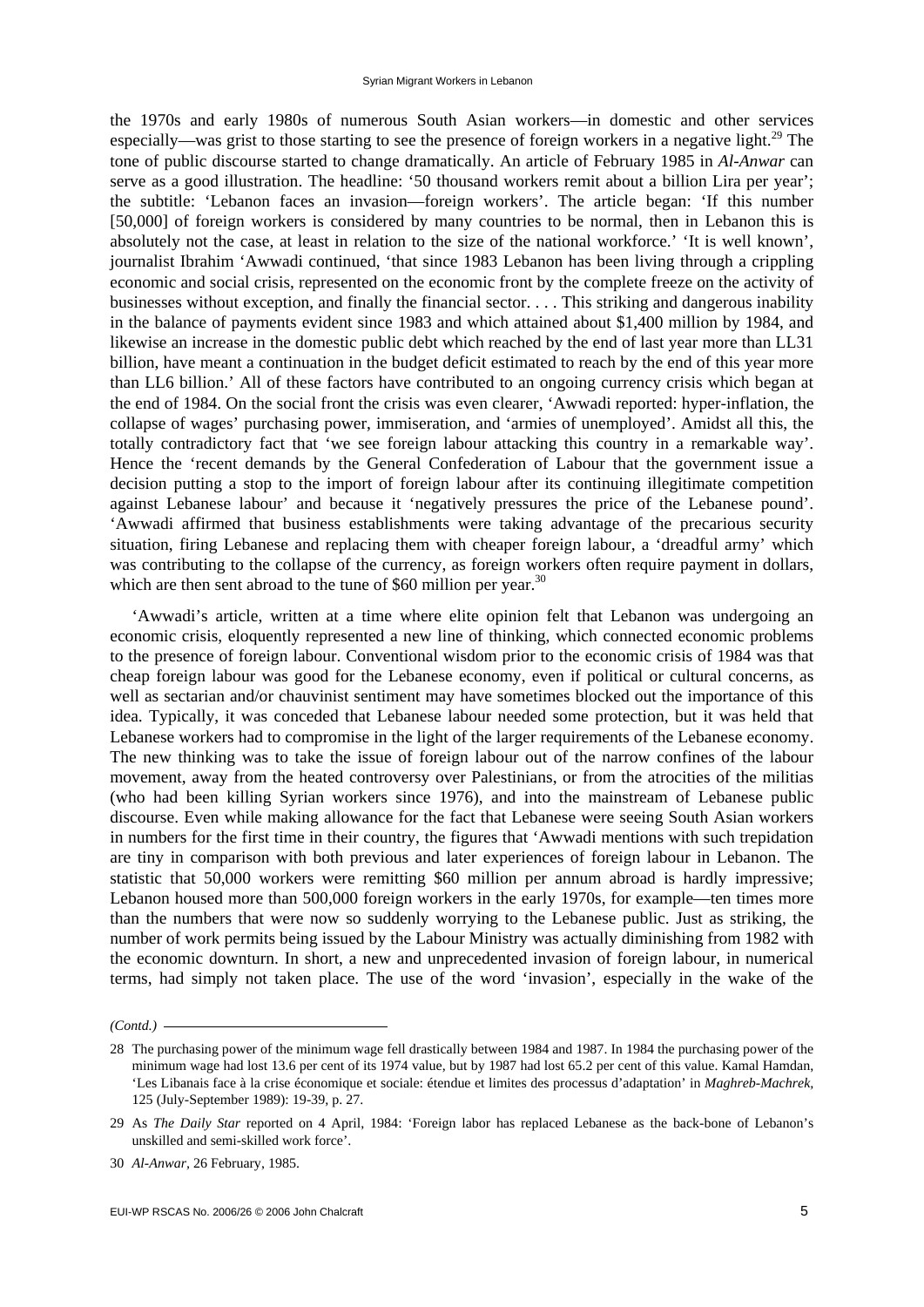devastating Israeli invasion of 1982, the depiction of foreign workers as a 'dreadful army', and the emphasis placed on Lebanese popular immiseration and unemployment (topics which had often left middle-class opinion cold in the past) were all striking signs of the urgent feelings the economic crisis stirred up and the powerful interests it affected. The emphasis on the currency collapse, when the Lebanese pound had long been seen as the backbone of the Lebanese economy, not to say the international standing of the merchant republic itself, is a telling indicator of what moved elite opinion to start finding persons to blame for their growing predicament. At a more everyday level, of course, wealthy groups would certainly have felt the impact of having to pay domestic servants in dollars at a time when the Lebanese pound was plunging.

In this atmosphere there were renewed calls for restriction on foreign labour. PM Rashid Karami convened a committee to study the issue in February  $1985$ .<sup>31</sup> In August, the Lebanese Forces announced that foreigners were only permitted to undertake certain menial jobs in Lebanon, namely domestic service, construction, street cleaning, cooking, car-washing, and porterage. Even for these jobs it had to be established that no Lebanese wanted them prior to a foreign hiring.<sup>32</sup> Salim Hoss, the Minister of Labour finally issued law no. 261 in August 1986 preventing the employment of foreign labour in a variety of professions except those involving skills scarce in Lebanon. His adviser told a national daily that the measure was intended to protect Lebanese labour and to support the national economy at a time of economic and social crisis and in the wake of protests, demonstrations and sit-ins by those who believe that the state should ensure their subsistence and solve the crisis.<sup>33</sup> The authorities had been moved to act, although it seems unlikely that these difficult-to-enforce measures made much difference in hiring practices regarding Syrian workers on the ground. Nonetheless, the new economic thinking was hardly hegemonic. A report submitted to *Al-Safir,* for example, made the older argument that the number of foreign workers in Lebanon corresponded to Lebanon's economic strength, and that since 1983, according to the figures for work permits released by the Labour Ministry, numbers of foreign workers had been diminishing.<sup>34</sup> Nor did commentators single out or even mention Syrian workers in the context of these debates. In some cases, Syrian workers continued to remain invisible. One analyst, for example, asserted that the largest contingent of Arab labour in Lebanon was Egyptian, a clear blunder, derived from the official figures on work permits.<sup>35</sup> By the late 1990s, in spite of the fact that the official figures on work permits remained broadly similar, such a blunder would be inconceivable. Certainly, the Syrian workers' union, far from feeling obliged to defend the presence of Syrian workers in Lebanon, merely issued a statement blaming speculative mafias for the outrageous rises in the dollar price and calling on the authorities to tackle pervasive popular hunger.<sup>36</sup>

Fears over the Lebanese economy, and Lebanese economic problems continued through the 1990s and into the twenty-first century. Notwithstanding some optimism during the early years of reconstruction, and the relative stabilization of the currency, there were growing budget and trade deficits, and sharp increases in the external debt which started to look insupportable by the early 2000s. Lebanon's pre-war role as a haven for capital at a time of statism and redistribution elsewhere

<sup>31</sup> *Al-Anwar,* 26 February, 1985.

<sup>32</sup> *Al-Nahar,* 3 August 1985.

<sup>33</sup> *Al-Safir,* 28 August 1986. Look at Augustus Richard Norton's book on Amal to see if these labour protests were organized by Amal.

<sup>34</sup> Report submitted to *Al-Safir* with no author and no date, but probably from 1986 (judging from its content and file placement in the archives), p. 1. The report argued that there was still demand for foreign labour in spite of the war and economic problems because of Lebanese emigration, the absorption of a section of the workforce into the militias, the fact that Lebanese refused to take certain jobs, the revival of some areas requiring unskilled labour, and the fact that some employers were taking advantage of the absence of the state to worsen work conditions, fire Lebanese, and employ foreigners (p. 8).

<sup>35</sup> Report submitted to *Al-Safir*, p. 2.

<sup>36</sup> *Al-Nahar,* 5 July 1987.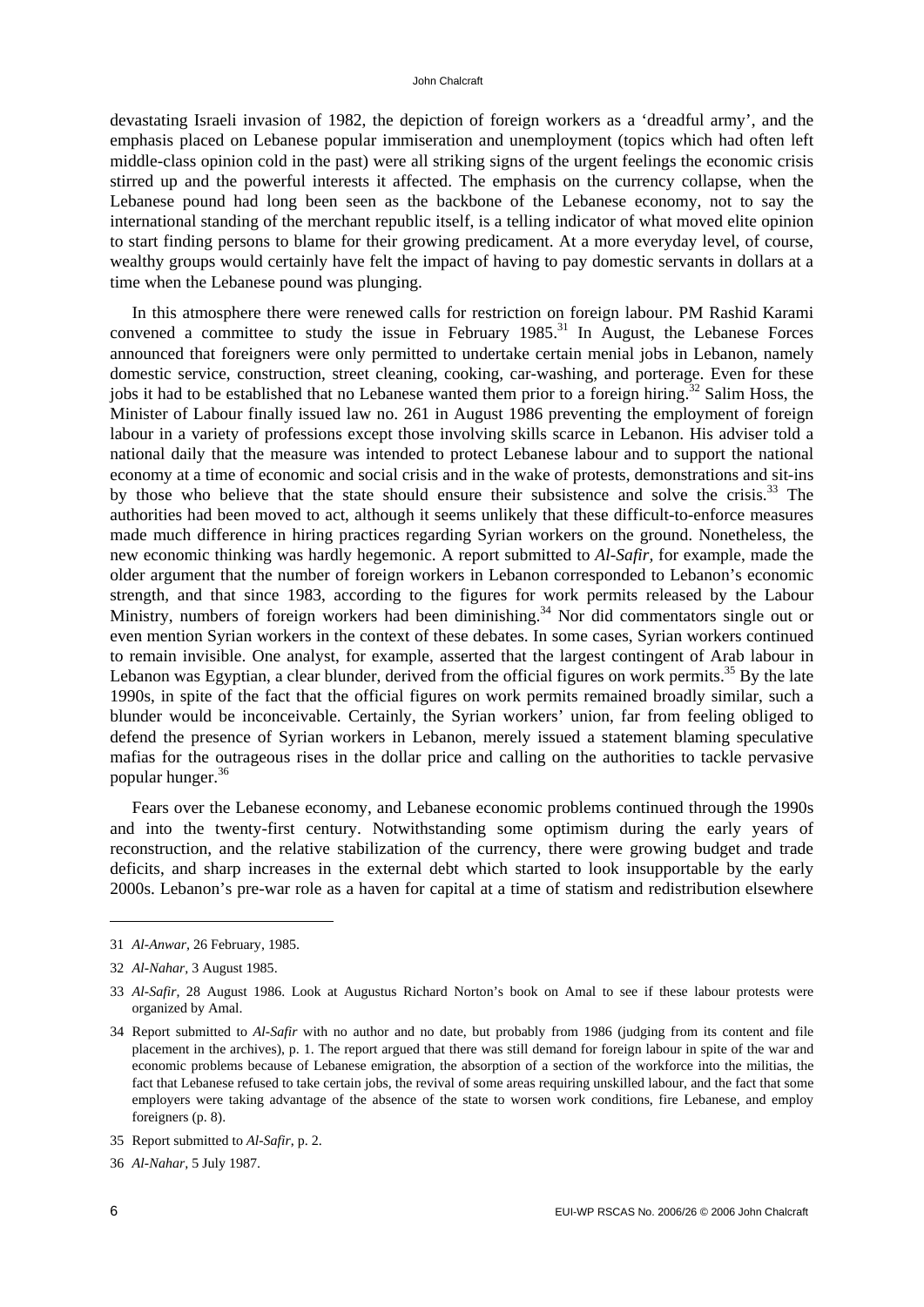in the Arab world was now sharply attenuated, and more importantly, its role as the financial centre of the Middle East had been overtaken by the Gulf. Lebanon continued to lack an industrial base and significantly improved agricultural productivity. Many worried that the Lebanese economy simply could not provide the necessary jobs, creating unemployment and spurring emigration.

These fears inspired a ramifying discourse through the 1990s linking these structural problems to the presence of foreign labour, although Syrian labour was not directly mentioned until 1994. Faltering efforts at reconstruction, and a renewed currency crisis in 1991-92, for example, re-focused attention on the supposedly negative impact of foreign labour on the Lebanese economy because of remittances abroad. One study—hailed in the newspaper *Al-Siyasa Al-Kuwaitiyya* as 'profound and exhaustive' reported that foreign labour in Lebanon was the most important factor in the deterioration in the Lebanese pound. It was reported that countries with strong economies imposed strict conditions and regulations on foreign labour, ensuring that there was no question of foreign labour taking work that could be done by nationals. The Scandinavian countries, it was stated, restricted foreign entrants to six per cent of the local population and to a sojourn of two years only. If one compared this with the situation in Lebanon, where Sri Lankans, Philippinos and other non-Middle Easterners were employed in numbers, one could see the truly deleterious effect on the Lebanese pound, particularly vis-à-vis the US dollar, in which their wages were guaranteed. The hard currency drain of such workers, whose numbers were estimated at about 10,000, was calculated on the basis of wages at about \$50 million per year. But if one took into account all foreign workers in Lebanon, then the drain would equal about \$100 million per month, meaning about \$1.2 billion per year needed just for this by Lebanon after the wartime destruction of its economic infrastructure. The answer according to the report was the restriction of foreign labour to two years sojourn and the regulation of foreign labour on the basis of a full study of what Lebanon's real foreign labour needs were.<sup>37</sup> The figures for remittances, whether or not they were based on an exaggerated yearly wage bill—\$5,000, were far higher than those of the 1980s, and were alarming to many, especially when all thoughts were turning to economic reconstruction. The report quietly included Syrian workers without naming them or directing attention towards them. They were unnamed for political reasons, but as everybody knew, they made up the largest contingent by far of any foreign labour in Lebanon.

### **Syrian Control and Social Crisis**

In the early 1990s, the discourse on foreign labour acquired a new urgency for reasons which went beyond the narrowly economic. First and foremost among these was Syrian control. The Syrians, who had deployed in Lebanon since 1976, were given the green light to use air-power there by the US in return for Syrian support against Iraq in the 1991 Gulf War. General Michel 'Aun, the Maronite Christian isolationist, was defeated, making Syria the guardian of the Ta'if Accords of 1989, which gave the blueprint for a post-war settlement, which retained a sectarian structure, but handed more political power to the Sunni and Shi'a Muslim political leadership. The new power structure meant it was now possible as never before to link the presence of hundreds of thousands of Syrian workers in Lebanon to the project of Syrian domination of Lebanon, and to Christian losses under the new settlement. Once this link was made, all and any opposition to Syrian control could and did attack the presence of these workers. Syrian workers had become a political football as never before. Suddenly, such workers were signified (although before 1994 not directly) by the phrase 'foreign labour'. Previously, 'foreign labour' had signified South Asians or Palestinians with Syrians left largely out of account in view of the widespread idea that they were in Lebanon largely unofficially, as a temporary or seasonal presence, and with their roots basically across the border. However, because of the extreme political sensitivity of this issue, and the real need for security in Lebanon (which was guaranteed by Syria), there was hardly a direct mention of Syrian workers themselves in public

<sup>37</sup> *Al-Siyasa Al-Kuwaitiyya,* 16 December 1992.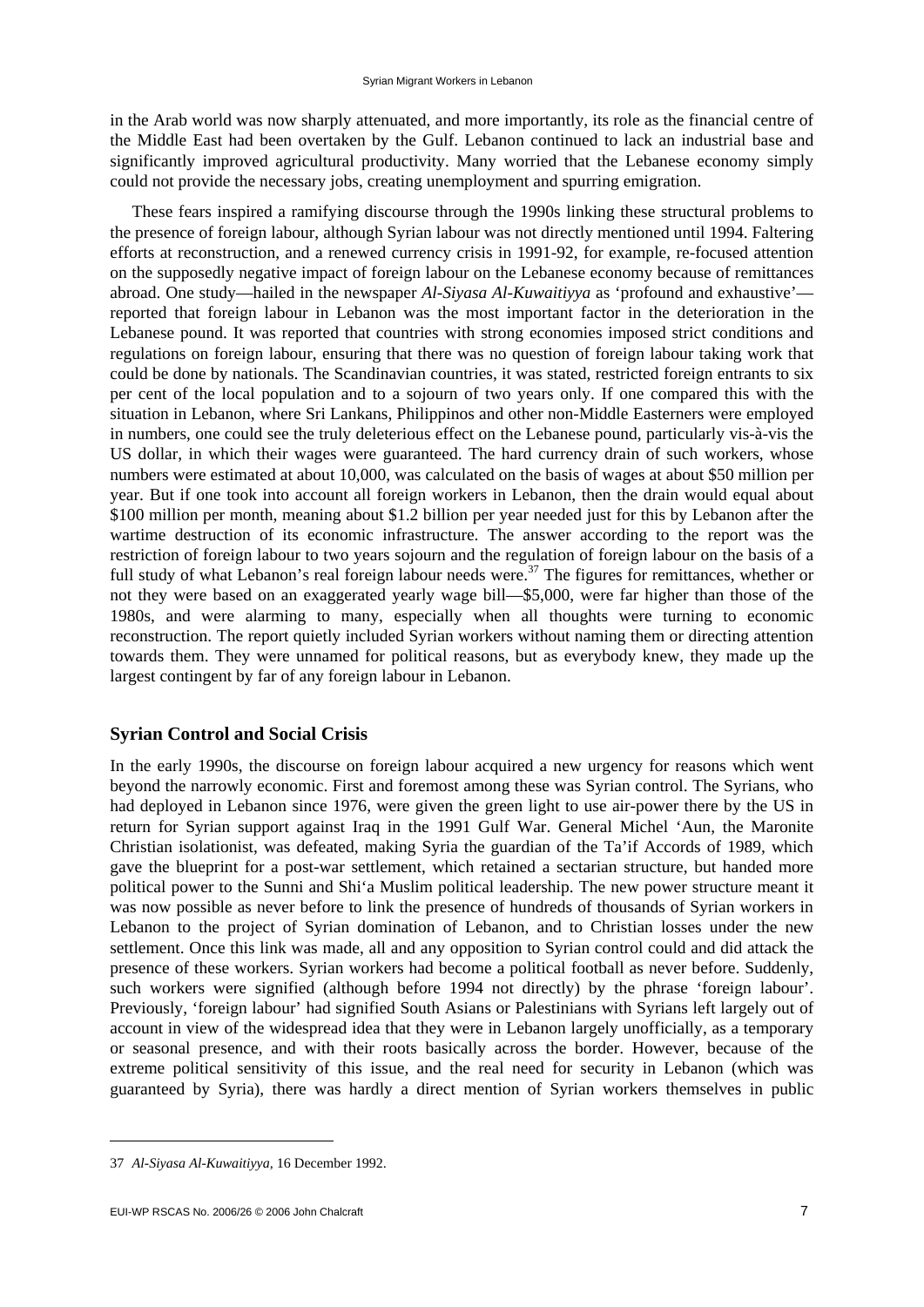criticisms of foreign labour until 1994, let alone anything specific on how Syrian control was furthered by or linked to their presence.

A further factor, however, was the strongly felt sense of social crisis and the need for Lebanese national unity and reconstruction in the wake of fifteen years of division and civil war. It was felt that Lebanon had to recover its viability and social cohesion if it was to survive and prosper. In this context the presence of foreign labour was now linked, not just to the weakness of the once proud Lebanese economy, or to infringements on Lebanese sovereignty, but to a social crisis threatening the overall coherence and vitality of the national fabric itself. Journalist Ali Safa, in a long article in *Al-Liwa* on 6 January 1990, spoke of the double danger faced by Lebanon. On the one side, a 'great emigration of the national potential'—made up of professionals, workers, entrepreneurs, specialists and others— 'sleeping at the doors of foreign embassies' in order to escape war, unemployment, high prices, instability and closure; an emigration which Ali Safa maintained was sapping the very basis of national, social, and economic strength, and even of individual fulfilment within the country. And on the other side 'a frightening spectre, quietly on the march in the darkness, exploiting the war to take the place of national economic strength which has left and emigrated abroad. Little by little, we shall see the ripening and strengthening of this new economic power which is represented in foreign labour and skills in all fields [including] agriculture, industry, trade and services'.<sup>38</sup> A grim prospectus indeed, notable for its ascription of a kind of insidious agency and telos to foreign labour, the inmigration of which threatened not just the economy, but the very basis of Lebanese social development and the coherence of Lebanon as a national entity; fears stirred, most likely, by fifteen years of still unresolved civil war. Ali Safa went on to enquire as to the laws and regulations surrounding in-migration, and the ways in which Lebanese workers were protected or not from foreign competition. The need for such protection was therefore linked to any potential national reconstruction, which would have to overcome an ongoing social crisis, reduce emigration, and protect the national workforce.<sup>39</sup> Complaints over inadequate regulation, in-migration, unemployment and emigration were occasionally greased with xenophobic remarks about 'white, black and yellow faces' staring out at the Lebanese passer-by, talking a multitude of languages, and asking for directions from the queues outside the office for granting work permits.<sup>40</sup> Lebanon entered the 1990s, then, stalked by a newly conjured 'frightening spectre', which had been absent from public discourse prior to the civil war.

<sup>38</sup> *Al-Liwa',* 6 January 1990.

<sup>39</sup> Ali Safa's article went on to interview Elias Habr, the President of the Confederation of Labour, who laid out the demands of the labour movement for more protection and regulation, and then Professor Mustafa Isma'il, a representative from the Ministry of Social Affairs, who explained the existing protections for Lebanese labour and downplayed their weaknesses.

<sup>40</sup> This indication came in January 1993 in a long article in *Al-Anwar* headlined 'Foreign labour competes with Lebanese labour in the absence of official protection'. '15,474 foreign workers entered Lebanon in 1991' the article began, and detailed the work permit statistics. 'And in the midst of this', journalist Carol Samaha continued, 'the Lebanese worker fumbles about, and finds himself facing serious competition. The state does not pay attention to his plight. The Employment Authority doesn't discharge its functions, contenting itself by giving work permits to emigrants, while the office for supervising foreigners works away, with queues at its doors, from which white, black and yellow faces look at you. Each talking some language and all asking for directions. They wait for work permits and the government does not begrudge them. Just when it is begrudging the Lebanese worker proper organization of the labour market inside the country'. The article went on to link the chaos in the labour market with unemployment and the subsistence crisis among the Lebanese, arguing that the state was failing in its duty to protect Lebanese labour. The article included the defence put up by the government, to the effect that the war had disorganized the labour market, that there were key areas where Lebanon lacked labour power and thus needed foreign labour, and that a forthcoming protocol with Syria would solve the problem. But these points were not incorporated into the dire picture presented in the first few paragraphs. The discourse—greased by xenophobia about strangers with coloured faces, whose offensive acts included 'looking at you' and 'asking directions'—is also undeterred by the relatively tiny number of work permits—about 15,000—that caused such concern. In short, the article linked—with the assistance of xenophobic sentiment—an ongoing social and economic crisis to the presence of foreign labour in the country. *Al-Anwar,* 14 January 1993.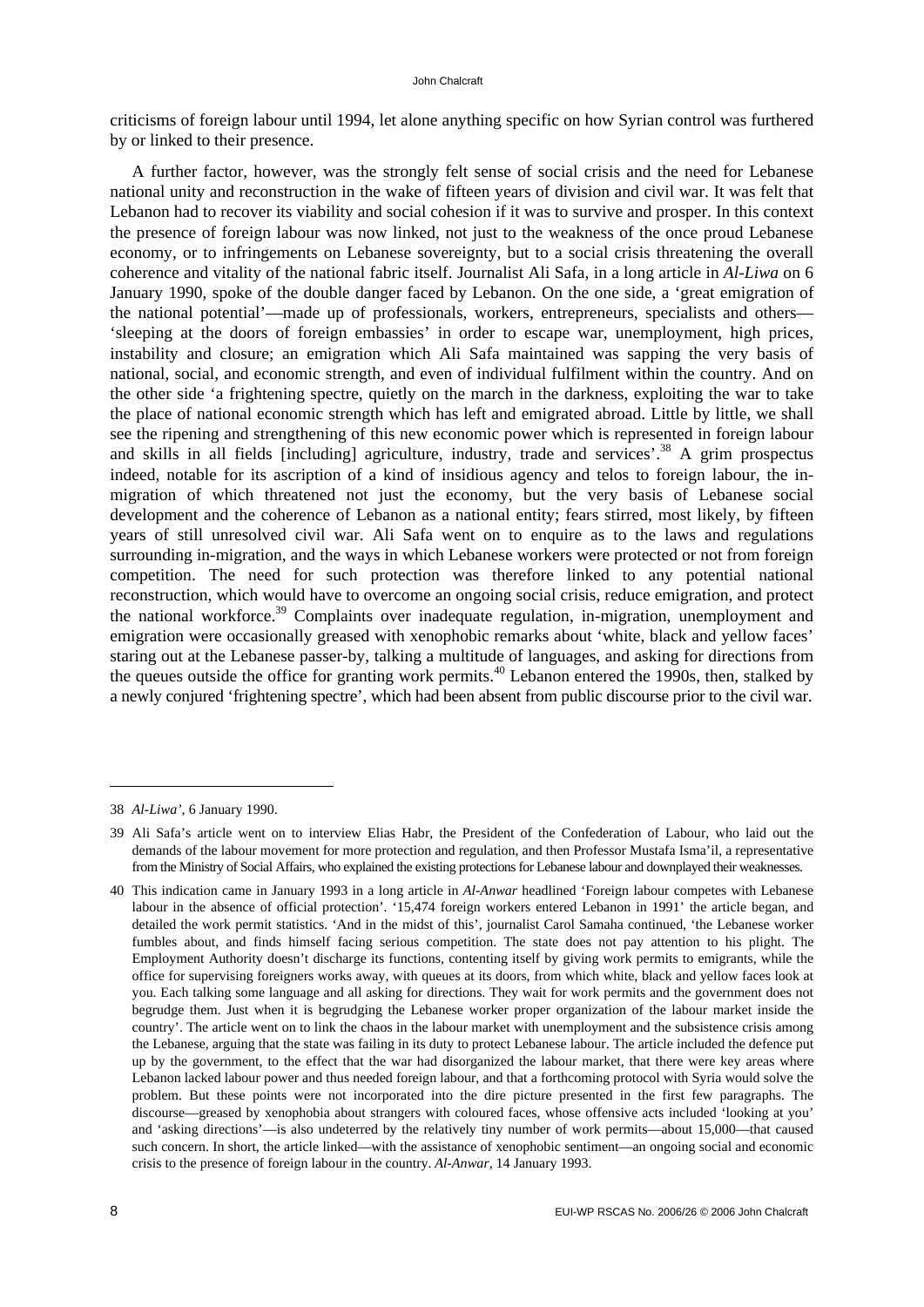#### **Opening Salvoes against Syrians**

Direct references in the public discourse to the negative role of *Syrian* labour in Lebanon are sparse indeed until 1994. Publicly, at least, until this point, Syrian labour was the elephant in the room. In the context of Syrian control in Lebanon it was considered a taboo topic by the press and remained firmly in a Lebanese 'hidden transcript'. However, starting in 1994 articles began to appear which tackled the issue head on.

In June 1994, *L'Orient Le Jour* published an article, which linked Syrians negatively to political, economic and social issues, under a bold headline 'Who's afraid of Syrian labour in Lebanon?' 'Officially they are only 50,000.' the article began, 'But the Lebanese have the impression of seeing them everywhere: at crossroads, on the bridges, at factory exits, in the fields, in the destroyed buildings downtown and even in the tiny alleys of the capital where they get lost playing at taxidriving. So much so that they feel somewhat 'overwhelmed' by Syrian labour, to which the post-Ta'if accords seem to have opened wide the doors of Lebanon'. 'Beyond the sensitivities that this massive presence could inflame', the article continued, in a bare hint at unspeakable concerns about Syrian occupation, and the place of the Christians in a Lebanon ever more 'Arab' and 'Islamic', 'does it not pose an economic problem to the country, particularly to Lebanese workers' who must struggle against this competition. 'The response to this question varies . . . . If the Lebanese workers appear devastated, the employers are satisfied and the Labour Ministry is serene. According to the latter this presence is necessary and all irregularities will be regulated in the cooperation accord soon to be signed between the Lebanese and Syrian Ministers of Labour.<sup>41</sup> The article moved to the question of labour competition, and for the first time, everyday disputes between Syrians and Lebanese workers were aired in the press. The article mentioned arguments threatening to become physical between Lebanese and Syrian vendors of electrical items next to the Hazmieh junction. The Lebanese shouting: 'How come you sell the same material at cheaper prices in this region which is under our control?' In Barbir 'almost the same discussion', where Lebanese removal men complain about their Syrian competitors who charge half the fee for the same work and are thus preferentially employed by lorry owners. 'Why, in this case, don't the Lebanese reduce their rates? 'It's impossible', exclaims Abu Ayman, 'working all day I'm struggling to earn 20,000 LL per day. With a family to feed, this scarcely covers the cost of bread. The Syrians themselves don't have rent to pay, nor family to maintain. They can therefore lower their prices.'' In this way, and with other avenues of criticism of Syria closed, elite opinion hatched a new sympathy for the social plight of the Lebanese workforce in order to push 'pro-Lebanese' concerns.

The article went on to flag issues of middle-class social concern—the illegal Syrian squats in semidestroyed buildings both downtown and in areas like Aley and Bhamdoun, and the 'new, but very quickly soiled pavements' adjacent to Syrian habitations. The threat of more permanent Syrian settlement is also given an indirect allusion where it is mentioned that Syrians would return and advise their families to come and join them in Lebanon, because for them, it was claimed, in spite of tough conditions, 'Beirut still represents paradise' compared to conditions back home.<sup>42</sup> An even more sensitive concern over the threat to Lebanese sovereignty is touched on where the issue of Syrian military backing for Syrian workers in Lebanon is mentioned indirectly: 'In fact', it was reported, 'they seem entirely at ease and don't seem to fear at all that one day they will be sent back. "Who would dare do it?" exclaimed Omar, "We are covered [by Syria] and nothing can be taken from us."' Even in the context of new accords between Syria and Lebanon, 'Nothing will change for us' Omar affirms with assurance . . . 'We won't leave [because of reconstruction] without indemnities'. This was a show of bravado, and the squatters were indeed to be evicted without compensation, but for many Lebanese, Omar's words were a frightening demonstration of how the Syrian army backed

<sup>41</sup> *L'Orient Le Jour,* 13 June 1994.

<sup>42</sup> In fact, a fairer generalization would be that Beirut represented for Syrian migrants not paradise, but increased earning capacity.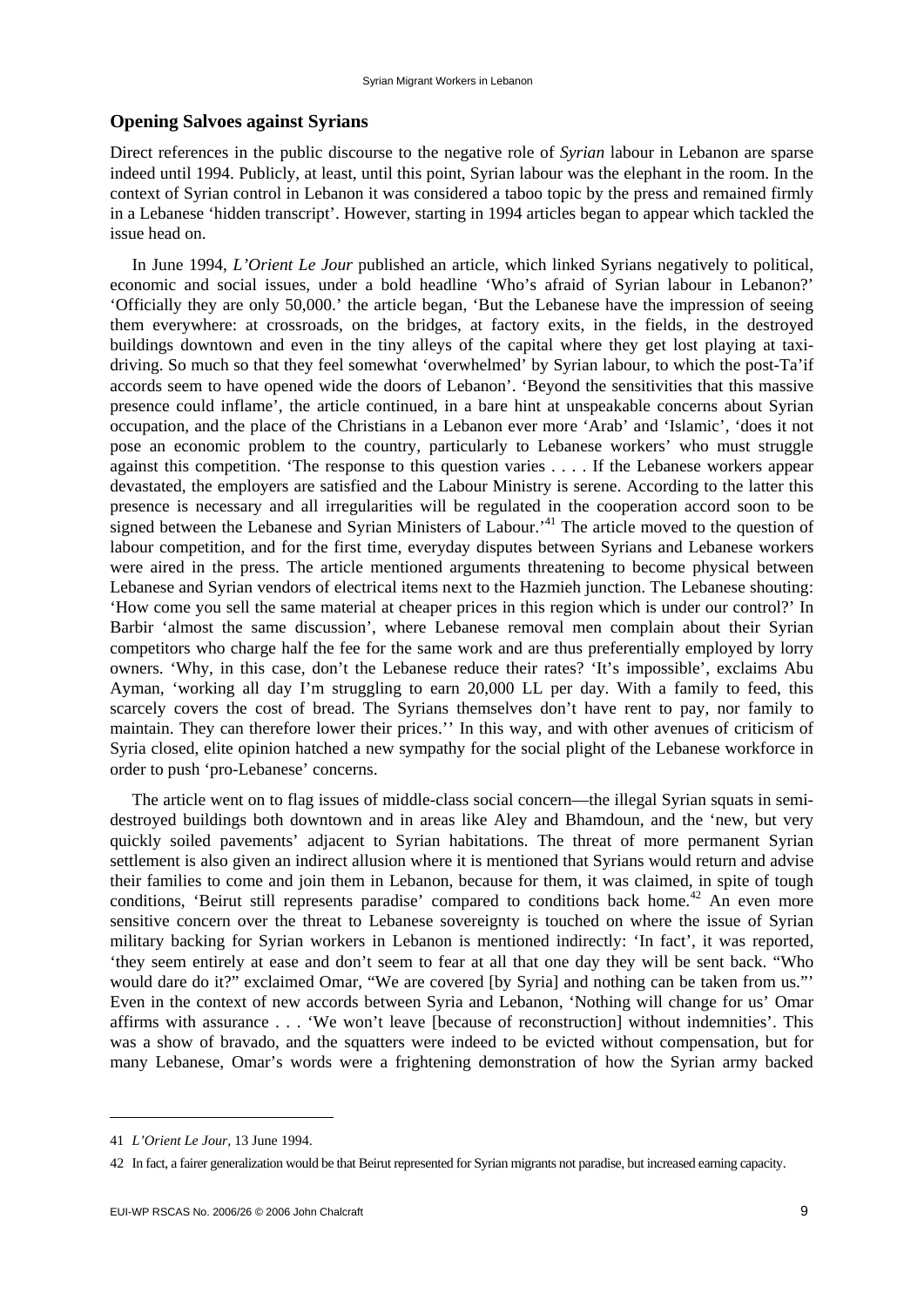Syrian workers in Lebanon to the detriment of Lebanese sovereignty and identity at a particularly fragile time of reconstruction.

Just as worrying, according to the author, was the unwillingness or inability of the government to address the issue: 'The Minister of Labour, Abdallah al-Amin, doesn't give the impression that there's much to be done. For him, all this will be resolved in the framework of the accords which will soon be signed between Lebanon and Syria to regulation the situation of workers in the two countries.' As the Minister is quoted as claiming: 'The Lebanese state is sovereign and Syria entirely respects that. . . . Believe me, once the new accords are applied, the situation will be well-controlled'. Few of *L'Orient Le Jour's* readership would have believed these claims.<sup>43</sup>

The Arabic press remained skittish about direct or extensive criticism of Syrian workers however. The principle relevant debates of 1994 were without strong rhetoric, and revolved around the less controversial question of increased regulation of foreign labour in general, which usually meant regulation for those holding work permits, which most Syrians did not hold. *Al-Liwa,* for example, in discussing an increase in foreign labour in Lebanon in 1993 wrote that 'before the war the foreign labour force [. . .] was mainly restricted to Syrians and Palestinians, but the war threw open the doors of the country to anyone demanding entry, which created a fundamental change in market, which remained open to foreign workers of a variety of geographical and racial backgrounds [. . .] competing with Lebanese labour<sup>'.44</sup> The idea here, then, was that the real problem of foreign labour in Lebanon was not about Syrians, but with respect to the relatively small numbers of those from South Asia. It was relatively uncontroversial for the government to move on this issue, because Syrian workers were largely not included. Hence, in July 1994, fines were increased for those employing foreigners without a permit.<sup>45</sup> In theory this would have applied as a matter of law to those employing Syrian workers, but everyone involved must have known that in practice this was irrelevant. In September 1994, *Al-Nahar* reported that 'Syrian workers will benefit from insurance [against work accidents] after the issue of legislation on work accidents'. The background to this was regulatory law 136 requiring employers to insure Syrian workers against accidents on site. This law had gone to cabinet in 1983 and been quietly dropped. It appears that regulation 4905 of 22 April 1994 now attempted to put certain aspects of the law into force. Employers were threatening not to pay and in practice it seems that their opposition and a lack of political will meant the law was rarely enforced in practice.<sup>46</sup> In October 1994, the long-promised regulation of the labour market appeared with the signing of a 'Joint Labour Agreement between Lebanon and Syria'. The agreement stipulated that Syrian workers would benefit from Lebanese labour law, but not from social insurance, and end of service compensation would remain at the behest of the employer.<sup>47</sup> *Al-Divar* did publish a question posed to the General Secretary of the Labour Ministry by a news agency that was critical of the agreement: 'The statistics show that there are a large number of Syrian workers working in Lebanon, while there are very few Lebanese working in Syria. Does this mean that the Agreement benefits Syria alone?' The answer: 'The Agreements are not normally tied to numbers and figures, but to the public interest of the contracting parties. And the spirit animating this agreement is not one assessing profit and loss [[. . .]] but is intended to organize solid and beneficial labour relations between two brotherly countries tied together

-

<sup>43</sup> The Minister went on 'There is no problem of unemployment in Lebanon as regards the working class . . . . Unemployment is based among graduates who cannot find positions . . . . These are those who pose a problem'. According to the Minister, wrote Scarlet Haddad, 'the number of Syrian workers in Lebanon does not exceed 50,000'.

<sup>44</sup> *Al-Liwa,* 30 June 1994.

<sup>45</sup> *Al-Safir,* 21 July 1994.

<sup>46</sup> *Al-Nahar,* 24 September 1994. In October an agreement was signed with the UN to undertake a survey of the Lebanese labour market over two years at a cost of \$500,000. It was said to be aimed at discovering the needs of the labour market with a view to protecting Lebanese labour. *Al-Nahar,* 7 October 1994.

<sup>47</sup> *Al-Safir,* 27 October 1994.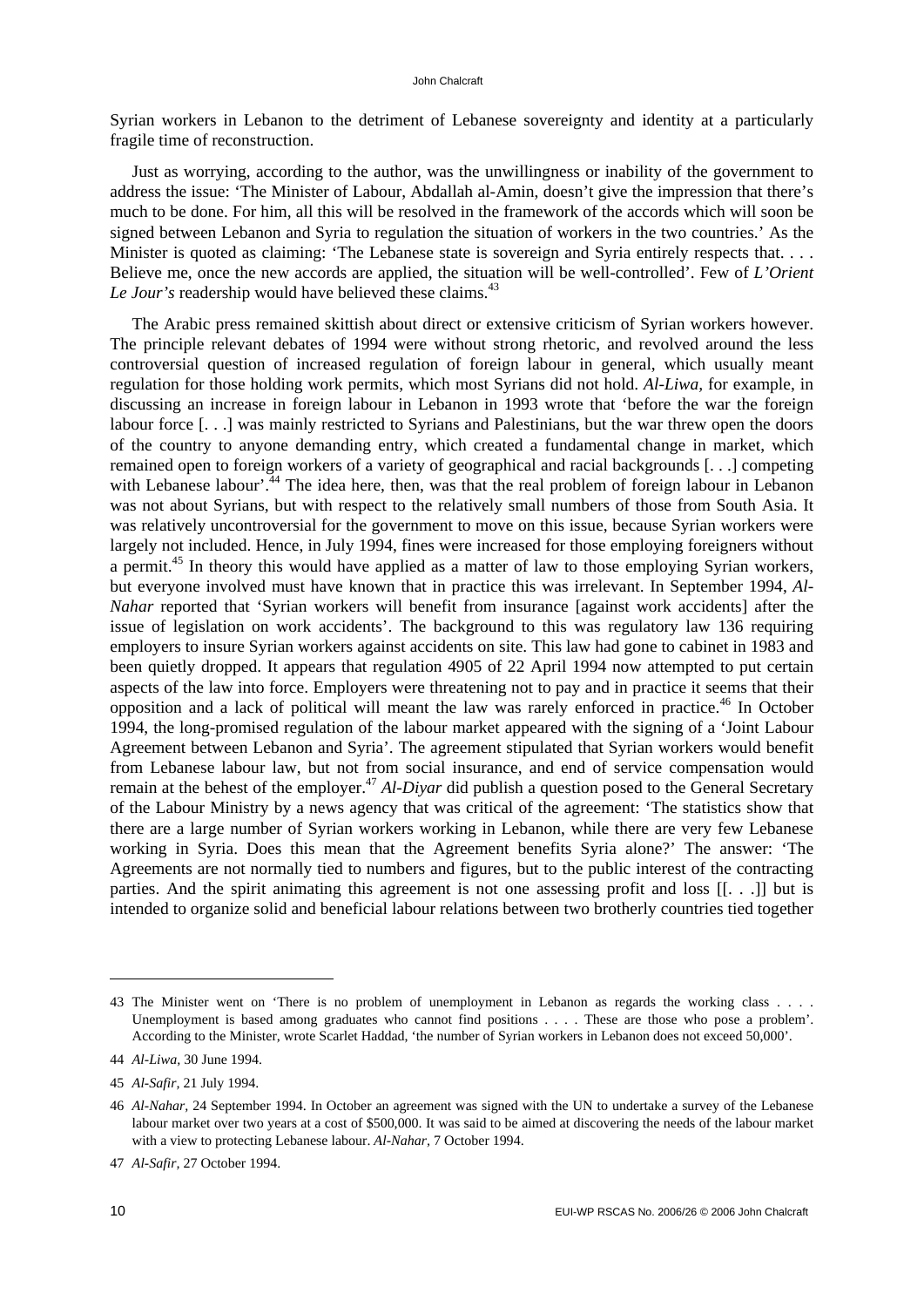unshakeably by history, geography and excellent relations<sup>', 48</sup> The more pro-Syrian *Al-Safir* did not report this critical question, although it did report the answer.

After several years of allusion and evasion, open criticism of Syrian workers finally appeared in the Arabic press in the summer of 1995. Michel Murqus dropped a bombshell in *Al-Nahar* in July. The headline began: '1,435,991 Syrians remain in Lebanon since 1993, and Lebanese emigration is at 150,284'. No-one had previously seen authoritative reports of figures for Syrian workers this high. Only in June 1994 the official figure had been 50,000. Murqus derived his new statistic, not from the more or less irrelevant statistics on work permits, but by subtracting the number of monthly border exits by Syrians from the number of their monthly entries recorded by Lebanese General Security, a source not easily dismissed. This method gave a monthly balance of Syrians remaining in the country, which when added up, gave an overall tally, supposedly, of numbers of Syrians who stayed. Murqus showed that the General Security figures showed increasing numbers of Syrians entering each month—as many as 156,511 per month in 1995, for example, and increasing numbers staying each month—as many as 71,074 per month in 1995. His figures showed that more and more Syrians were staying each month during 1993-95. If the Lebanese population was about 3 million, wrote Murqus, then 'One Syrian lives in Lebanon for every two Lebanese'. For political reasons, most likely, Murqus' article was terse and without emotive language, but the figures, in a sense, spoke for themselves to the readership. Meanwhile, Murqus emphasised, Lebanese emigration, a perennial fear, especially among Christian Lebanese, was increasing, and had already reached a total of 150,684 nonreturnees since January 1993. This total could be added to the 900,000 Lebanese who had emigrated during the civil war. This all made up an exchange of 'Lebanese labour power for foreign labour power'. Murqus here linked in-migration to out-migration, in the manner of the 1990 article in *Al-Liwa* considered above, but here his claims were shorn of rhetoric, and firmly connected to Syrian workers. He also brought an argument elaborated about foreign labour since the mid-1980s directly to bear on the Syrians—that their remittances, which he claimed exceeded even the level of remittances sent to Lebanon by Lebanese working abroad, damaged the balance of payments. Murqus did not make much of the question of currency, or even of labour competition, arguing that there were areas in which Lebanese labour power was weak, and thus Syrian workers participated legitimately in the economy. But, under cover of such judicious balance, perhaps, he publicized two hitherto little heard economic arguments. First, that the presence of all this untaxed labour was a loss to the Treasury, and more importantly, that because Syrians did not consume as much as Lebanese, and that they sent the very substantial sum of \$1 billion per annum back to Syria, this had a major dampening effect on commerce in Lebanon.<sup>49</sup>

Murqus' economic arguments were developed and publicized in the press over the following two years, as those worrying over the Syrian presence made their views known in the public sphere. Take an important article by Muhammad Zabib, for example, published in *Al-Usbu'a Al-'Arabi* in August 1996. The headline was 'Invasion of foreign labour in Lebanon'; the subtitles are 'Dark danger

<sup>48</sup> *Al-Diyar,* 3 November 1994.

<sup>49</sup> *Al-Nahar,* 24 July 1995. Articles which did not specifically name Syrian workers, but signified their presence under the rubric 'foreign labour', used far more emotive language. For example, a headline in *Al-Usbu'a al-'Arabi* ran: 'Lebanon is drowning in foreign workers and regulatory measures await implementation'. While job opportunities for Lebanese were restricted, the article claimed, 'these opportunities are offered to thousands of foreign subjects' numbers of which have undergone 'a remarkable increase in the last four years'. Such an 'invasion' meant a pressing need for regulation to protect nationals. Beyond the question of competition, foreign labour also meant a drain on hard currency, was negative for consumption, and because it was untaxed meant both unfairness to Lebanese who were taxed, as well as a loss to the treasury. The article sought investigation, regulation and protection by the Ministry of Labour. *Al-Usbu'a Al-Arabi,* 14 August, 1995. Michel Murqus continued to press his case in other articles, affirming that 'The Lebanese treat the issue of non-Lebanese labour with great fear and timidity, even while this issue plays a major role in the Lebanese economic problem, because of the linkage to the question of Syrian labour'. He maintained that by early 1998 the General Security figures showed that 2.3 million Syrian citizens remain in Lebanon, and given that there was probably a margin of error on exit of about 40 per cent, this meant that the true number was probably about 1.4 million. *Al-Nahar,* 3 January 1998.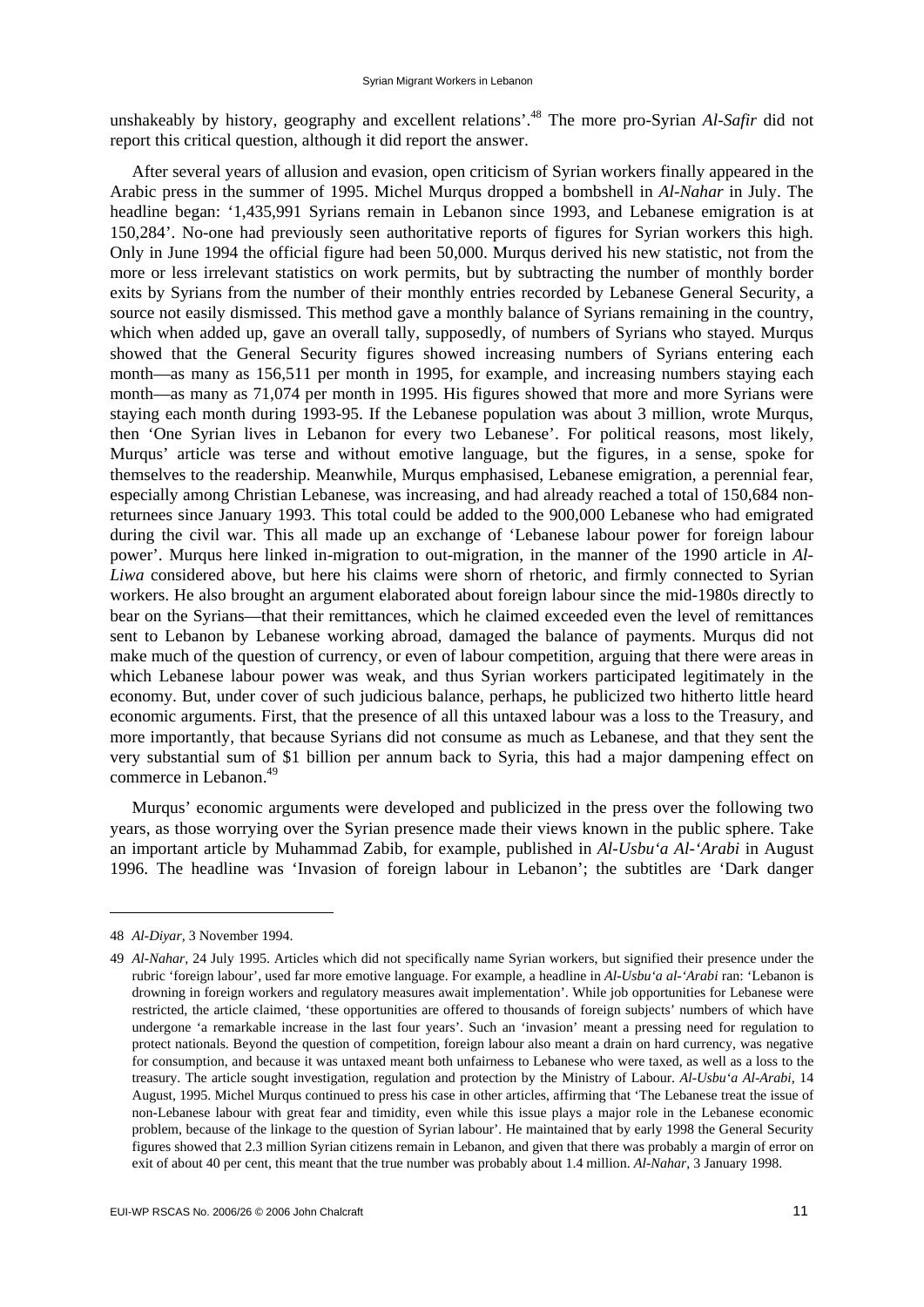threatens political and social explosion' and 'Number of foreign workers reaches about half the Lebanese population'. Foreign labour, Zabib argued, impacts negatively on economic development because of remittances, losses to the Treasury, and weak Syrian consumption patterns. First, \$1.2 billion per annum was being sent abroad in remittances. This was a significant 14 per cent of total Lebanese domestic production, valued at \$8.5 billion. There was also a loss to the Treasury, of possibly \$180 million per annum, on the basis that 15 per cent of remittances would have become revenue in taxes on fees for permits and taxes if workers were all legal and properly regulated. This \$180 million would cover 14 per cent of the Lebanese external debt, estimated at about \$1.3 billion, and amounted to about 22 per cent of customs duties (at \$815 million per annum). Further, Syrian workers' spending barely increased consumer demand in the way necessary to reverse spreading economic inactivity. Workers do not benefit the all-important real estate market because they sleep under bridges, on building sites and in overcrowded rooms. Most, Zabib went on, do not buy clothes or food in Lebanon, but bring their own provisions from Syria on the weekend, a trip taken on Syrian transport. Hence, in return for wages paid, Lebanon benefits little from Syrian consumption. Further, activity in the key construction sector has only given jobs to foreigners. Hence the social benefit to Lebanon of an important part of reconstruction is lost. The 'decision-makers' who try to justify the situation are wrong, he argues, to insist that the Lebanese are lazy or culturally or socially incapable of doing strenuous work. Their idea that the presence of foreign labour is a sign that Lebanon is more prosperous than its neighbours should also be questioned. Instead the emergence of an economy strong in finance but with no industrial base and a heavy reliance on foreign labour meant a regression 'towards the level of backward countries'.50

Zabib's article also serves as a good example of how foreign labour in general and Syrian workers in particular were linked to an intensifying social crisis, especially in regards to unemployment and depressed wages. The competition of around 700,000 Syrian incomers on the Lebanese workforce of 1.2 million puts significant downward pressure on wages and increases unemployment and emigration, it was said. Workers come from countries with relatively low living costs whereas in Lebanon the absolute poverty line is over \$600 per month for a family of five to cover basic needs. Yet, even the best paid of most foreign workers are only paid around 35 per cent of this sum, and enjoy no social benefits, the lack of which for Lebanese is decisive in making even the lowest paid unable to compete. Contrary to the common idea, not all Lebanese job-seekers are college graduates or skilled workers: there are Lebanese cleaners in municipalities forbidding foreign labour, and whereas Beirut cleaning is done mostly by Syrians, Lebanese cleaners exist in Saida, Sur, Nabatieh, Junieh, Tarablus, Ba'albek and other towns. Without unemployment compensation, job loss is a serious problem. When several family members are forced to work because of poverty, or take several jobs, this increases the demand for work, which is not provided because jobs are taken by foreigners. The spread of poverty increases participation in the informal economy or hidden unemployment, especially in the public sector. Under these conditions, there was 'a continuing rise in emigration', which had now reached 1,050,000 since the war's beginning.<sup>51</sup>

In addition to economic and social problems, foreign and Syrian workers started to be linked to security and legal difficulties. In August 1995, for example, an article in *Al-Nahar* drew attention to pressing security and legal problems attendant on the massive presence of foreign labour. The first part of the headline used the now familiar imagery of a country drowning in foreigners: 'Lebanon nearly drowning under waves of infiltrators'. But the use of the word 'infiltrators' was new, and was intended

<sup>50</sup> *Al-Usbu'a Al-'Arabi,* 14 August 1995. The article, which is more nuanced than the headline might suggest, repeats the possibility that there were about 1.2 million Syrian workers in Lebanon (out of a total of about 1.5 million foreign workers in the country), which meant that Syrians alone comprised about a third of the population. Further on, however, the author, Muhammad Zabib, suggests that a more realistic figure for Syrian workers is about 700,000, although the basis for this number is not explained.

<sup>51</sup> In 1990, the line of causation was felt to run the other way. Out-migration during the war, it was said, had created gaps filled by in-migration. Now it was being asserted that in-migration was driving Lebanese to emigrate.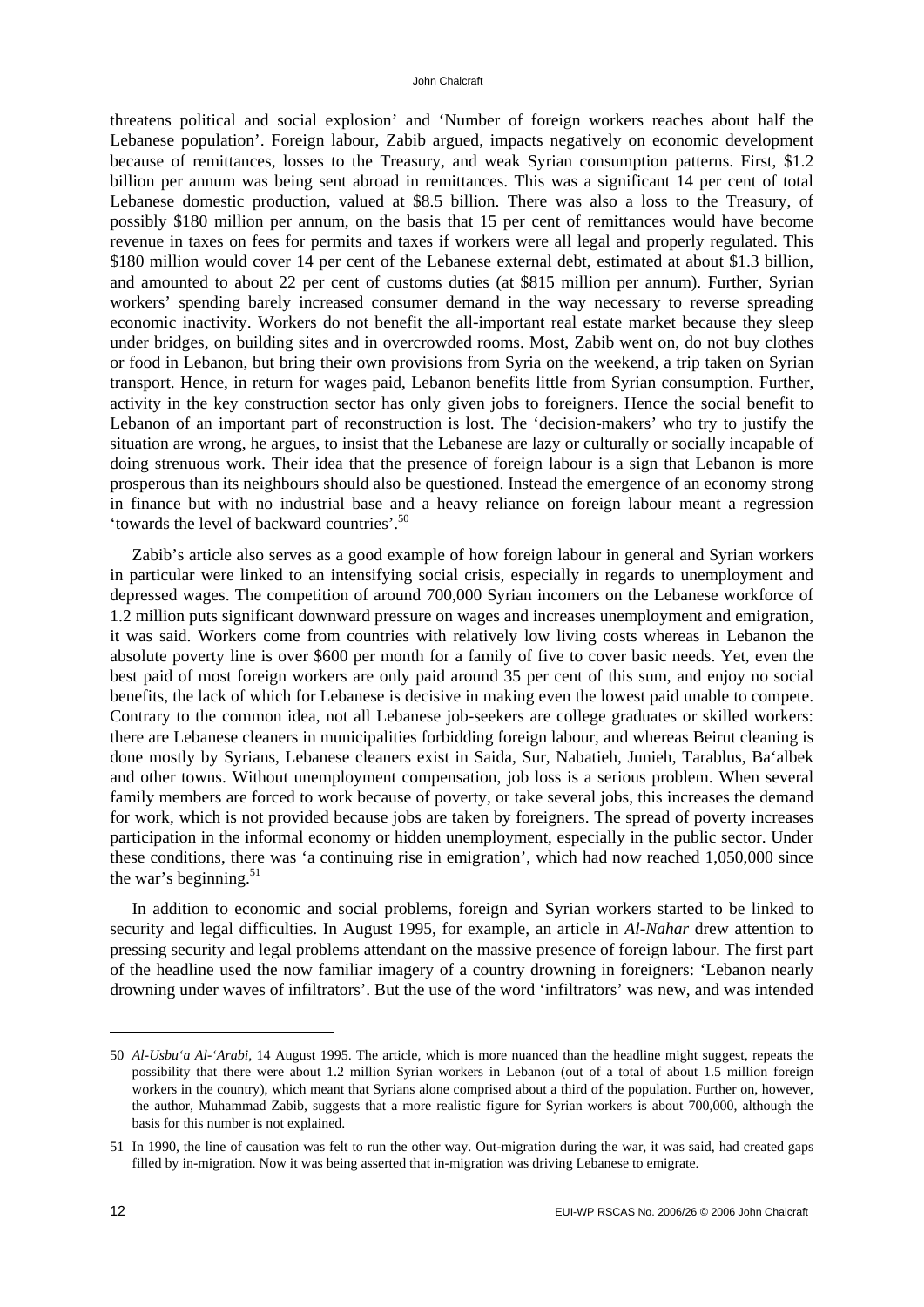to indicate that this 'wave of humanity pouring into Lebanese territory across the borders' is 'one of the greatest security and judicial threats currently faced by Lebanon'. But security measures have been inadequate, and 'the entire government apparatus is incapable of describing the disease or finding a cure'. Tens of thousands have been arrested according to the relevant laws for illegal entry and the use of forged passports, permits and identities, all over the country: in the north, the south, the Biqa'a, in houses, workshops, hotels, gardens, restaurants, hospitals, night clubs, petrol stations and drug-dens. But General Security is operating beyond capacity, the prisons are desperately overcrowded, and the funds for expelling those who have served their sentences and paid their fines are simply not there. Further, those expelled to Syria soon return. Negotiations with Syria on this point have not yet born fruit. Tens of thousands of mafia-organized Egyptians, investigation has revealed, enter illegally through the border with Syria. A conference with Lebanon's neighbours is required to put a stop to this problem, whereby about 2 million foreigners live in Lebanon at a yearly cost of around \$2 billion. Overall, the article attempted to demonstrate that a flood of foreign labour was threatening the rule of law in Lebanon. That Syrian workers were very much a part of this is never directly specified in the article, which takes pains to mention South Asian countries, but these were the omissions of the politically astute. It was commonly assumed that a very significant proportion of those 2 million foreigners were Syrians.<sup>52</sup>

Finally, commentators became bolder in linking these ramifying problems to policy-making and Syrian control on the one hand, and in making policy recommendations on the other. Zabib dared to write that the whole issue was outside the proper 'frame of discussion and research in view of its multiple connections with the unbalanced relationship between the ruling political class and Syria', a relationship which was not considered in regard to this issue 'suited to the national interest', in that Lebanon received things that it did not demand. The implication being that Syria was imposing its labour power on Lebanon. Indeed, while most countries are tightening up on in-migration, Zabib argued, Lebanon continues to open her doors to foreign labour 'without organization or studies'. Reform should involve clearer regulations; fines for illegal entry; compulsory work permits; serious fines properly enforced for employers of illegal workers; enforcement of laws preventing foreign employment in various professions and specialities; social insurance for foreign workers covered by employers (a measure not just 'humanitarian', but aimed at increasing foreign workers' price to make them less competitive); and, finally, taxation on foreign workers' income.<sup>53</sup>

#### **The Battle Joined**

1

Opening salvoes such as these broke the silence on Syrian labour, popularized exaggerated figures, started to build up authoritative discursive links between such labour and political, economic and social problems, and challenged, more or less directly, the Syrian-based settlement. These early raids

<sup>52</sup> *Al-Nahar,* 19 August, 1995. Zabib makes brief reference to predominantly Christian fears over possible changes in the sectarian balance, especially in the light of the Naturalization Law which had included 'a large number' of foreign workers, who as Lebanese citizens might now vote in elections. *Al-Usbu'a Al-'Arabi,* 14 August 1995.

<sup>53</sup> *Al-Usbu'a Al-'Arabi,* 14 August 1995. Much of this important article was reprinted in *Al-Watan Al-'Arabi,* 3 January 1997, under the headline 'Foreign labour in Lebanon one and a half million in the absence of regulation'. The subtitle: 'More than a million Lebanese have emigrated since the start of the war.' The authorities issued various statements in defence of the situation. 'Abd al-Halim Khaddam, for example, a representative of Syrian President Hafez al-Asad, claimed in an interview in November 1995, for example, that 'Labour going to Lebanon is damaging to the Syrian economy, and creates shortages and problems. Naturally it is not we who push this labour to go to Lebanon. Our Lebanese friends are the ones who open the way, because Lebanon was built on the basis of Syrian labour. Before the war, agriculture, and industry, and construction in Lebanon were all established on the basis of Syrian labour. And we've talked much with different parties in Lebanon: Why do the Lebanese not work when non-Lebanese do? And why doesn't the Lebanese worker work in construction and road-building and agriculture? Of course many say that Lebanese do not work in these areas'. Khaddam also denied that Syrian workers were cheaper than Lebanese workers. Various official statements such as these characterized the response of the authorities during the early stages of the public controversy. Khaddam cited in *Al-Nahar,* 3 January 1998. Michel Murqus, 'Foreign Workers Remit \$4.2 Billion yearly abroad'.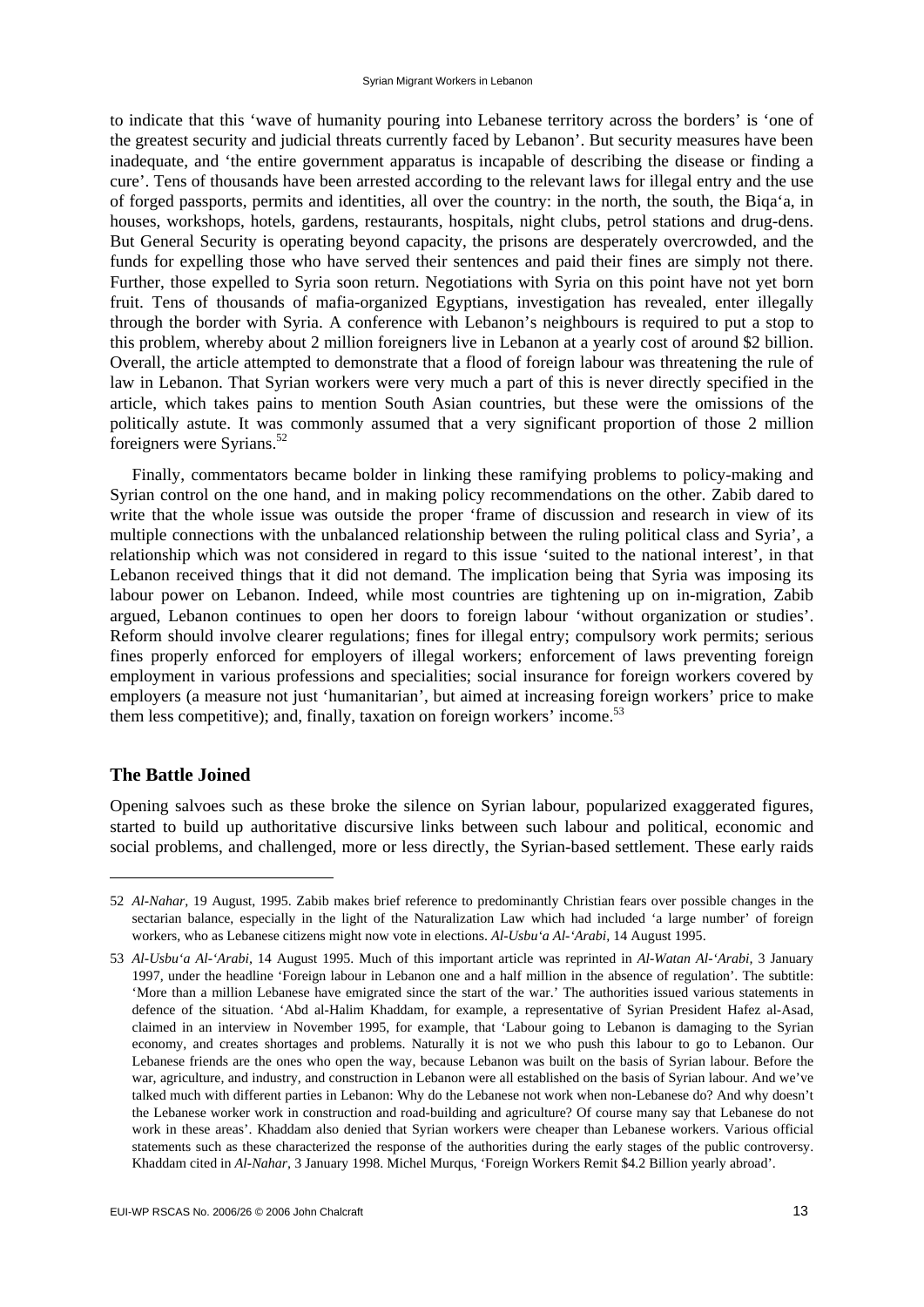into the 'redoubts and trenches' of civil society, paved the way for, and were backed up by a number of panels, studies and lectures on Syrian labour which took place in the latter half of 1996 and into 1997, by which time the issue was very far from being discussed only in coded language, in hushed tones or behind closed doors.<sup>54</sup> The authority and recognition of the oppositional discourse was given a further boost in August 1997 when the Maronite Patriarch Cardinal Mar Nasrallah Butros Sfeir stepped into the fray, speaking of the abnormal situation in Lebanon, and endorsing the figure of 1.2 million Syrian workers, citing their competition with Lebanese workers as one of the 'basic problems' facing the country.55 Until 1997, however, there was little systematic defense of Syrian labour in the press, only scattered statements by the Labour Minister, representatives of Hafez al-Asad and other officials.56 From about 1997, however, those who did not believe that Syrian labour was such a threat, those who supported or were willing to live with the Syrian presence, or those hostile to the Christian isolationists entered the debate, and a major controversy over numbers, society, and above all the economy developed. Debates were only intensified in 2000 following the Israeli withdrawal from the occupied South in May, which reduced the rationale for the Syrian security presence in Lebanon, and the death of Syrian president Hafez al-Asad in June. Both dramatic events were grasped as political opportunities by those opposed to Syrian control. After 2000, words became actions as demonstrations were organized, 'Aunist students engaged in various high-profile campaigns, such as selling 'Lebanese' produce on the streets, the youth of certain city quarters prevented Syrians from entering in the wake of crimes allegedly carried out by Syrian workers, and shadowy groups carried out attacks on Syrians. Syrians themselves joined protests and occasionally fought back.

#### *Debating Numbers*

1

The first major attempt to rebutt Michel Murqus' figures for the numbers of Syrians in Lebanon came in the shape of a study published in January 1998 undertaken by demographer Roger Sawaya on behalf of the Syrian-Lebanese High Council.<sup>57</sup> Sawaya claimed that there were no more than 253,000

<sup>54</sup> For example 'Abdallah Rizq of Saint Joseph University gave a lecture on Syrian workers at a panel on the issue in December 1996. *Al-Siyasa,* which reported on the lecture, ran the headline: 'Syrian labour in Lebanon has a negative effect on wages and unemployment'. *Al-Siyasa,* 17 December 1996. In fact, the lecture was academic, hedged, and nonpolemical. 'Abdallah Rizq did build on the idea that much of the Lebanese labour force was in fact in competition with semi- and unskilled Syrian labour by arguing that 46.1 per cent of Lebanese workers had either no education or only a primary education, and thus were in competition with Syrians. Oweijane Khoury began a PhD on the topic under Bassam Hashim at the Lebanese University around this time.

<sup>55</sup> *Al-Nahar,* 4 August 1997. Of the other four key problems cited by Sfeir—the Israeli occupation, the Palestinian presence, the existence of 40,000 Syrian troops crushing democracy, and emigration—the latter two were also bound up with the issue of Syrian labour, ratcheting up the political sensitivity of the issue.

<sup>56</sup> In July 1997, for example, Nasri Khoury, the General Secretary of the Syrian-Lebanese High Council responsible for cooperation and coordination with Syria, shot back in defense of existing policies. First, he claimed, the media had seriously inflated the figures on Syrian workers: 'we have studies showing that the number of Syrian workers in Lebanon varies according to the season and does not exceed an absolute maximum of 300,000'. Moreover, 'the number of other Asian and Arab workers is greater in number than that of the Syrian workers present in Lebanon, and we don't hear any word about these workers'. Perhaps behind these exaggerations, he suggested, are 'political goals and intentions'. Second, it was known, he argued, that the 'Lebanese labour market requires this labour power'. Third, there is a joint Lebanese and Syrian interest in putting this labour power in an organized framework, a task being discharged by the Joint Committee established in the Labour Agreement of October 1994, and due to result in an agreement to regulate work and workers as soon as possible. To this end, studies have already been undertaken. Fourth, popular movement between the two countries is desireable in view of history and shared identity, while market integration between Syria and Lebanon aims to build up an Arab economic bloc which can face up to the hegemonic economic and political projects led by the Turkish-Israeli alliance. *Al-Sharq,* 1 July 1997. Interestingly, official responses played a role in authorizing and drawing out explicit references to Syrian, as opposed to just foreign labour, as when 'pro-Lebanese' mentioned fears associated with foreign labour, officials replied that an agreement with Syria would solve the problem, implicitly acknowledging that 'foreign labour' actually meant 'Syrian labour'.

<sup>57</sup> Appeared on 3 January 1998 according to Michel Murqus in *Al-Nahar,* 2 July 1998 *'al-ihtimam bi-al-'ummala al-suriyya'*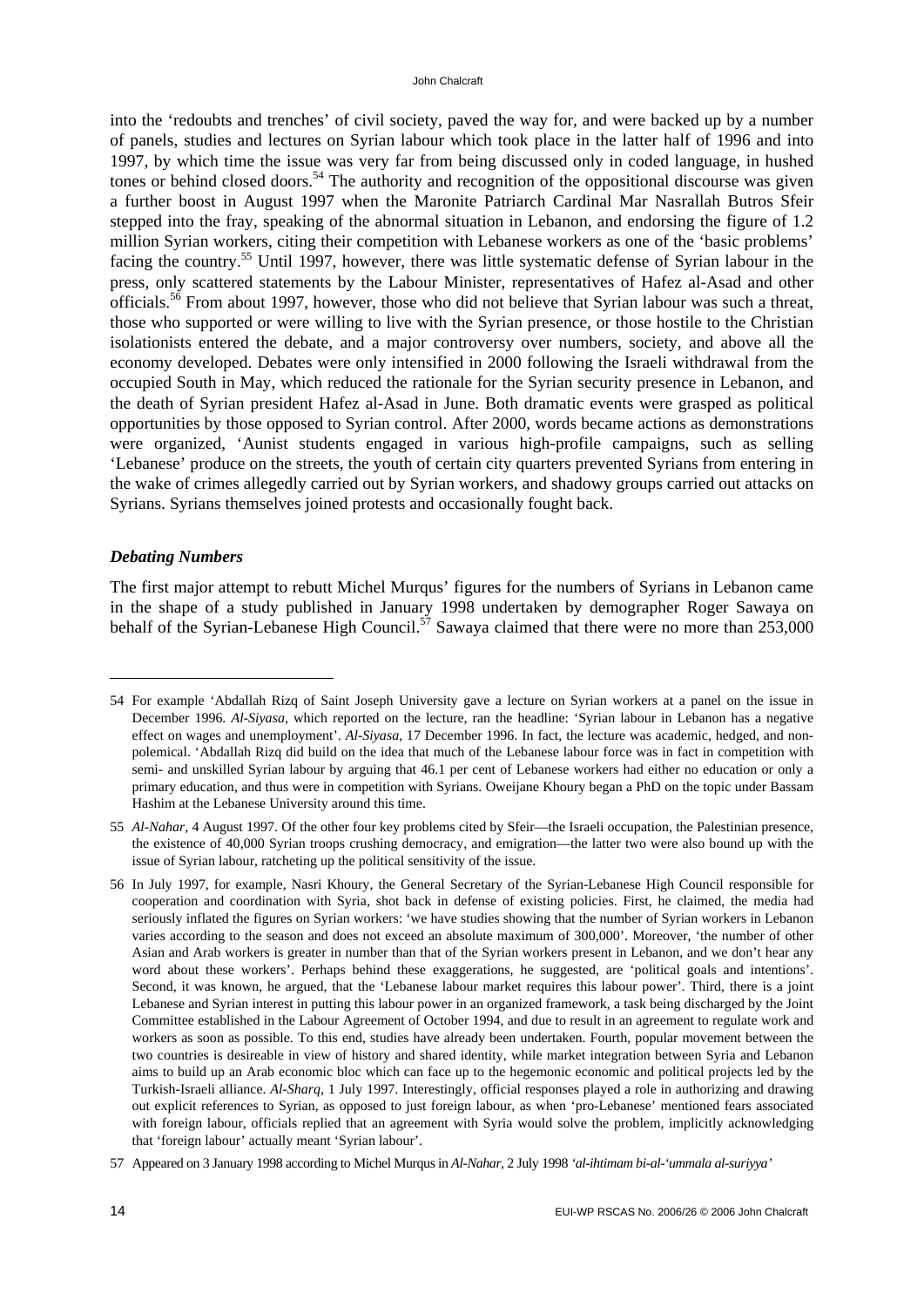Syrian workers in Lebanon. He argued that Murqus' General Security figures only counted the number of entries and exits, but not the number of people. However, the same individual could enter and exit 12 times a year, with an obviously inflationary effect on the gross figures. Further, exits were undercounted as many Syrians did not hand in their temporary entry cards on departure. This enabled them to escape re-paying the exit fee from Syria—recently raised, supposedly, from 50 cents to \$4 when they next returned to Lebanon, because they could maintain the previous exit stamp from Syria and entry card to Lebanon with corresponding dates. This practice dated back to 1970, it was said, when new legislation required a work permit on re-entry to Lebanon, leading Syrian workers not to register their exit in order to avoid having to get a new permit on each entry. Hence the statistical anomaly of apparently rising numbers of migrants between 1969 and 1970 just when construction activity was slowing down. Moreover, Sawaya argued that not all Syrian entrants were workers. Cross-border movement of tourists, residents, visitors and students had increased because of the special relations between the two countries. A Lebanese tourist ministry report noted 254,000 Syrian tourists in 1996, when 32,436 Syrians were permanently resident in Lebanon according to the Ministry of Social Affairs. All these persons would have inflated the figures for entry and exit.<sup>58</sup>

Mikhail 'Awwad, who began with an attack on the the journalism of *Al-Nahar* itself,<sup>59</sup> pressed home similar points in direct debate with Murqus. He argued that the statistics based on recorded entries and exits were deceptive in the extreme. Their imprecision is admitted by Murqus himself when he points out they change year-on-year depending on visa regulations. And even after recent regulation, they do not catch 100 per cent of cross-border movement, let alone 60 per cent as transport workers and General Security personnel well know. Many departure cards are undoubtedly lost, and departure by sea or air can also confound the exit statistics. Neither science nor logic can allow the astonishing use of figures by an expert in journalism, economy and society, which are inaccurate by about 40 per cent and hundreds of thousands of persons, to draw dangerous conclusions. On Murqus' sectoral figures, 'Awwad continued, the notion that there are 300,000 Syrians in construction is an unreasonable exaggeration, as construction is in sharp recession, down by 70 per cent, and contracted sharply between 1994-95. Nor is there an objective basis for the figure of 250,000 seasonal Syrian workers working in agriculture, a sector which only employed 120,000 at its height, and in recession since the war, and currently employing fewer than 60,000, most on family farms. And where are the public projects which Murqus claims are employing 150,000 Syrians? The bridges, the motorways, and the infrastructure are practically finished, and are not particularly labour intensive in any case. As for the 35,000 Syrians supposedly working in assorted services—as concierges, and in tourism and petrol stations—this is a gross exaggeration: there are only 25,000 buildings in greater Beirut, only 40 per cent of which require concierges. The tourist sector is in crisis, and Syrian workers do not compete in this field with Lebanese expertise, which in fact has been rebuilding Syria's tourist sector. As for the muncipalities, Beirut municipality, by far the largest, only has  $8,000$  employees in total.<sup>60</sup> 'Awwad later argued that Syrian workers probably numbered between 200-400,000, according to economist Kamal Hamdan's study.<sup>61</sup>

In response, Murqus claimed that commentators were focusing too much on the numbers rather than the problem itself. Nonetheless, he took on Roger Sawaya's study, pointing out that in spite of Sawaya's stress on demography and science, he did not seem to grasp that if there were 12 entries into

<sup>58</sup> A report on the study appeared in *Al-Hayat,* 26 June 1998. Sawaya maintained that Syrians did not take Lebanese jobs, and that the Syrian presence had numerous positive features, such as an increase in construction because of the cheapness of Syrian labour.

<sup>59 &#</sup>x27;There is no doubt that Al-Nahar, on the basis of its position, journalistic philosophy and goals, has taken an oppositional stance to the presence of Syria in Lebanon in all its forms: the political and military guarantees, the special relations, and the agreements. And for some time has persisted in inciting the idea of incompatibility, making a mountain out of a molehill.' *Al-Diyar,* 26 January 1998.

<sup>60</sup> *Al-Diyar,* 26 January 1998.

<sup>61</sup> *Al-Diyar,* 2 February, 1998.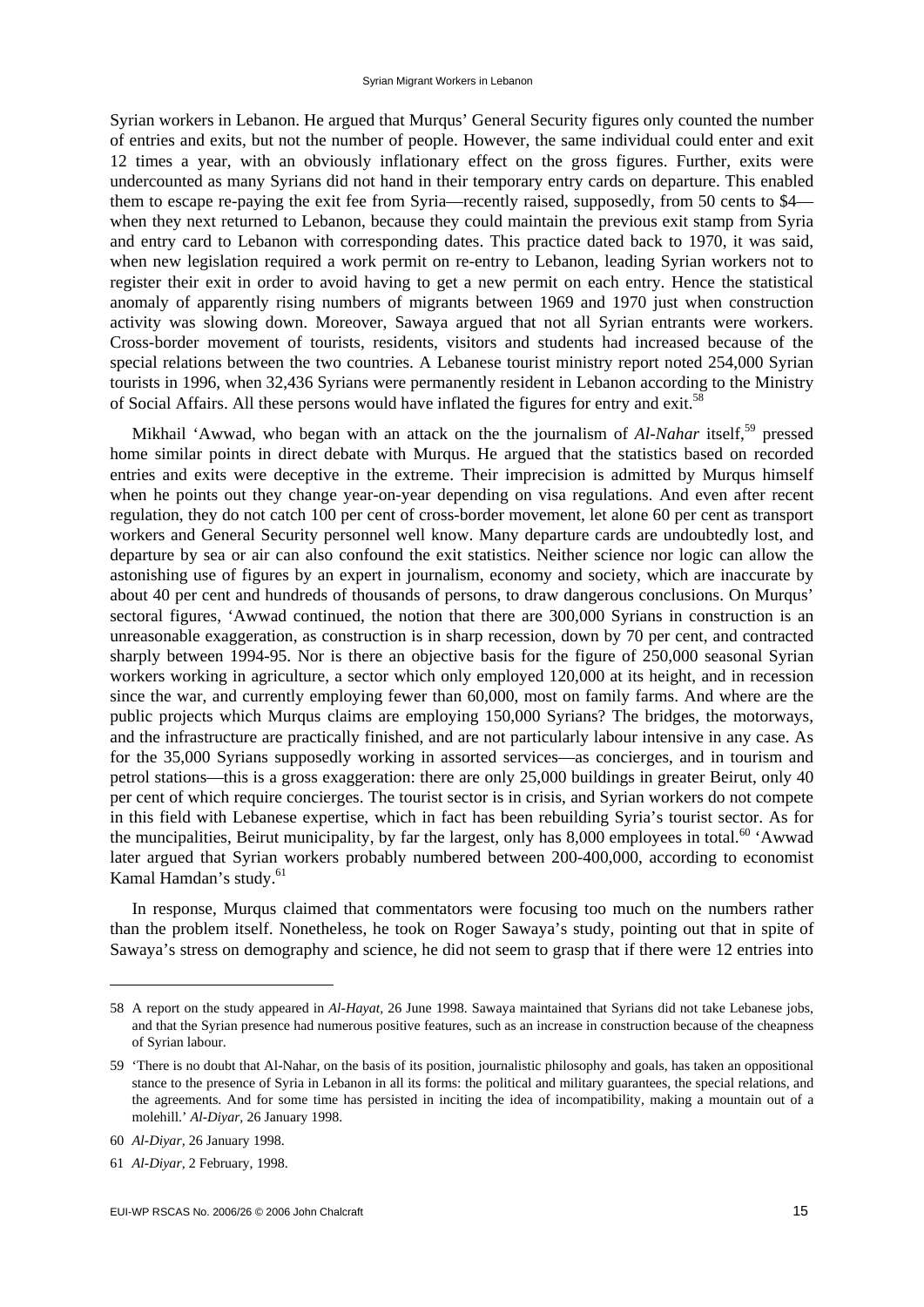Lebanon without any mention of an exit, then this certainly indicated that 12 persons had entered Lebanon, just as if there were 12 entries and 12 exits, then this would indicate that none was left in Lebanon. If there were 12 entries and 11 exits, then one Syrian would remain in Lebanon. It was not possible for one individual to enter Lebanon 12 times and leave 10 times. In other words, it was not relevant whether exits and entries referred to one individual going backwards and forwards, or to many individuals.<sup>62</sup> Bassam al-Hashim, a professor at the Lebanese University, and his doctoral student, Nada Oweijane Khoury, continued the charge on the basis of the General Security figures in 2000 and later.<sup>63</sup> These interventions attracted another round of rebuttals, notably Ali Atassi's articles in *Al-Hayat*. <sup>64</sup> The debate on numbers showed little sign of resolution or diminuition as the 2000s wore on, with public opinion at large just as divided as the press.

#### *Economy*

At the heart of the debate, however, were economic questions.<sup>65</sup> One of the most important exchanges illustrating many of the arguments on either side took place during 1997 and 1998 between Michel Murqus and Mikhail 'Awwad.

'Awwad began with the argument that the movement of labour power in the region was part and parcel of a positive process of globalization. 'While it is said', he wrote, 'that there are tens of thousands of Syrians in Lebanon [. . .] there are more than 600 thousand Egyptian workers in Syria [...] and 1.5 million Sudanese in Egypt'. Lebanon, too, has long exported and received labour power and benefited from forms of regional integration: 'from ancient times, Lebanon is considered the greatest country in the world for emigration and the export of labour power in proportion to the number of its population'. In the 1950s, the Lebanese economy was built on the shoulders of the Arabs: Syrian capitalists fleeing nationalisation, oil money searching for financial services, and summer tourists. Further, as many as 400,000 Syrians worked in Lebanon under proper regulations until 1975.<sup>66</sup> The idea was to emphasize long-established Lebanese interdependencies and ties to the region, and linked the enlarged Syrian presence to modern forms of globalization.

A second key idea was that Syrian labour appeared in Lebanon not for political reasons but because of the division of labour, and performed a much-needed function in the Lebanese economy. 'Awwad argued that Lebanese war-time emigration left a gap in the labour force which Syrians filled. He

-

<sup>62</sup> Al-Nahar, 2 July 1998 'al-ihtimam bi-al-'ummala al-suriyya'.

<sup>63</sup> Nada Oweijane Khoury, 'L'Immigration au Liban: Aspects socio-economiques et incidences identitaires'. Doctoral Thesis, Rabieh-Lebanon / Paris-France, 2001, Université Libanaise: Institut des Sciences Sociales, Section II & Université Rene Descartes, Paris V. Bassam al-Hashim, *Al-Ittifaqat al-Ijtima'iyya* etc in *Al-'Alaqat al-Lubaniyya al-Suriyya* (Antalyas: *Al-Haraka Al-Thaqafiyya,* 2000) pp. 110-148.

<sup>64</sup> Muhammad Ali al-Atassi, *'Adad al-'Ummal al-Suriyyin fi Luban* in *Al-Hayat,* 18 April, 2001.

<sup>65</sup> Geostrategic questions and issues of Arabism and brotherhood made their appearance in the debate. For example, in July 1997, Nasri Khoury, the General Secretary of the High Council responsible for cooperation and coordination with Syria, argued that popular movement between the two countries is desireable in view of history and shared identity, while market integration between Syria and Lebanon aims to build up an Arab economic bloc which can face up to the hegemonic economic and political projects led by the Turkish-Israeli alliance. *Al-Sharq,* 1 July 1997. However, commentators rarely went into questions of Arabism and brotherhood in any detail, and geostrategic issues appeared in an even less substantive fashion in the discourse. The reason, arguably, for the relative absence of such issues is that the idea of an Arab bloc opposed to Israel and the United States could never be hegemonic in a Lebanon including a significant Western-oriented, wealthy Christian population. Economic categories were far more likely to articulate the interests of diverse groups.

<sup>66</sup> *Al-Diyar,* 26 January 1998. 'Awwad wrote elsewhere in the same vein that eight million persons of Lebanese origin are scattered in the four corners of the globe—their remittances 'make up one of the most important elements in the stability of the Lira and the balance of trade. Other Arab countries send huge numbers abroad. 'Globalization is the easy and speedy movement of capital, goods, and labour between countries, and we are in the age of globalization'. *Al-Diyar,* 2 February, 1998.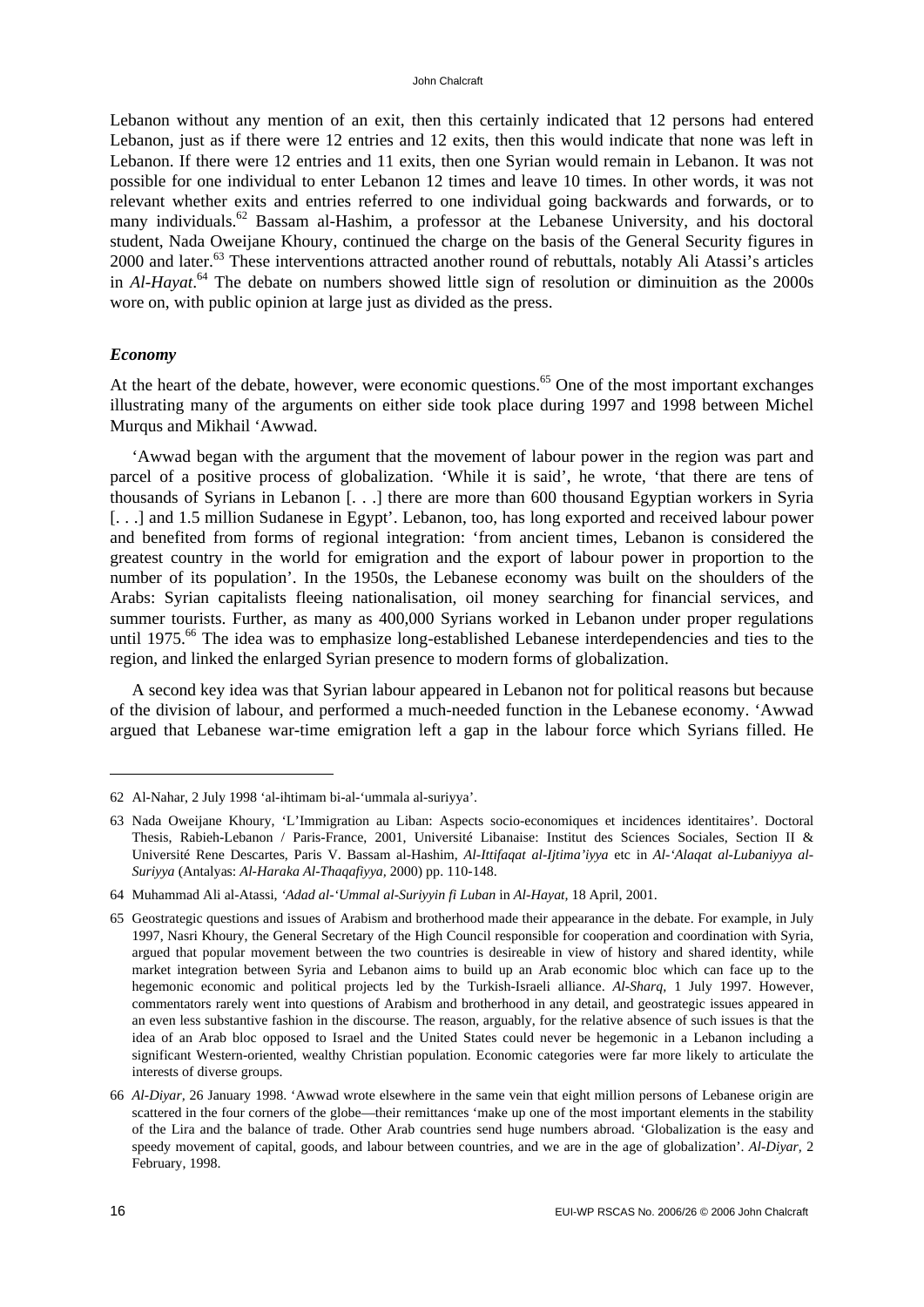maintained that the war and militia culture had caused Lebanese workers to lose their work ethic and become lazy, expensive, and ineffective. The war had exacerbated individualism, 'boss mentality', intolerance and neglectfulness, and in any case the Lebanese refused to take exhausting or shameful work, preferring consumption over production. The major growth sectors after the war, contracting and construction, had always been done with foreign labour in Lebanon. The political establishment, moreover, does not consider itself responsible for allocating investment or protecting labour power, but is committed to market-based organization based on profit. This encouraged employers, already suffering from wartime crisis, to abandon any social obligation to protect or train its labour force. In fact, Syrian labour has been a golden opportunity for Lebanese employers and postwar reconstruction. Legal and other costs are minimal, and it is distinguished by high productivity, as well as professional and academic skills. A great number of specialists have graduated from Syrian schools and institutes, and exist in a public sector experienced in high-quality infrastructural projects. These skilled masters and workers have been just what the Lebanese market seeks.<sup>67</sup>

Third, not only did the division of labour and economic need explain the Syrian presence in Lebanon, but the truth was, according to 'Awwad, that Syrian labour drove the Lebanese economy, and was in no sense a drain on hard currency or economic activity: first, unlike Egyptian or Asian labour, Syrian labour was not costly in terms of insurance, correspondence, communications and transport. Moreover, unlike other foreign labour, Syrians are not contracted immediately, and so do not start sending hard currency home straightaway, but spend what they have or acquire debt which is later paid off. And, many Syrians do not simply send the hard currency home, but buy consumer and other goods in Lebanon which stimulates the economy. Finally, Syrian savings are ultimately reinvested in significant quantities in Lebanese banks.<sup>68</sup>

Finally, the way forward, according to Mikhail Awwad, was to liberate Syrian labour in Lebanon from 'reasons for suspicion' and to ensure its development as a positive factor in the Lebanese economy. This required cooperation between Syria and Lebanon, organization and training of foreign labour to ensure commensurability with Lebanese interests and priorities; a complete national plan to enumerating Lebanese labour and solving its problems and answering to issues of competition at all levels; and, finally, a cooperative framework between the Syrian and Lebanese labour unions based on the existing fraternity agreement.<sup>69</sup>

Michel Murqus' counter-arguments on taxation, consumption, labour competition, and above all remittances aimed to rebut the idea that Syrians in Lebanon benefited the economy by filling a muchneeded position in the division of labour. First, he argued that Syrians were a fiscal burden: the Treasury still subsidized services like electricity, which foreign labour consumed, but did not pay for; the Social Fund lost out because foreigners were not registered therein; and foreigners who took the place of Lebanese who could otherwise have obtained social insurance placed a burden on the Health Ministry, which now had to pick up the tab for sick Lebanese. Second, Murqus added a new twist to the consumption argument: it was not just that foreigners spent less in Lebanon, but that foreign competition reduced Lebanese wages which accounted for a large proportion of the recent weakening

<sup>67</sup> *Al-Diyar,* 26 January 1998. In another article, 'Awwad emphasized a long-standing structural dependence of the Lebanese economy on cheap foreign labour. 'And the condition in which the labour-commodity lives in Lebanon is as a result of this economy and its nature, and the issue of the intense presence of unskilled foreign labour is not a result of the 'special relations' between Syria and Lebanon, but is a characteristic accompanying the modern economic history of Lebanon. Before the war there were tens of thousands of Syrian workers in Lebanon, and during the war, when the Syrians left, its place was taken by Syrians, Indians, Kurds and Asians, and Lebanon was unable to secure the needs of the labour market with national labour.'*Al-Diyar,* 2 February, 1998.

<sup>68</sup> *Al-Diyar,* 26 January 1998. He added in a second article that Syrian labour was less costly than Asian labour, more productive, and possesses appropriate skills for construction, which is at the heart of reconstruction. Syrian labour is cheap to hire and fire, unlike other foreign labour, which requires end of service compensation (in accordance with the work contract) and the costs of a ticket home. *Al-Diyar,* 2 February, 1998.

<sup>69</sup> *Al-Diyar,* 17 September 1997.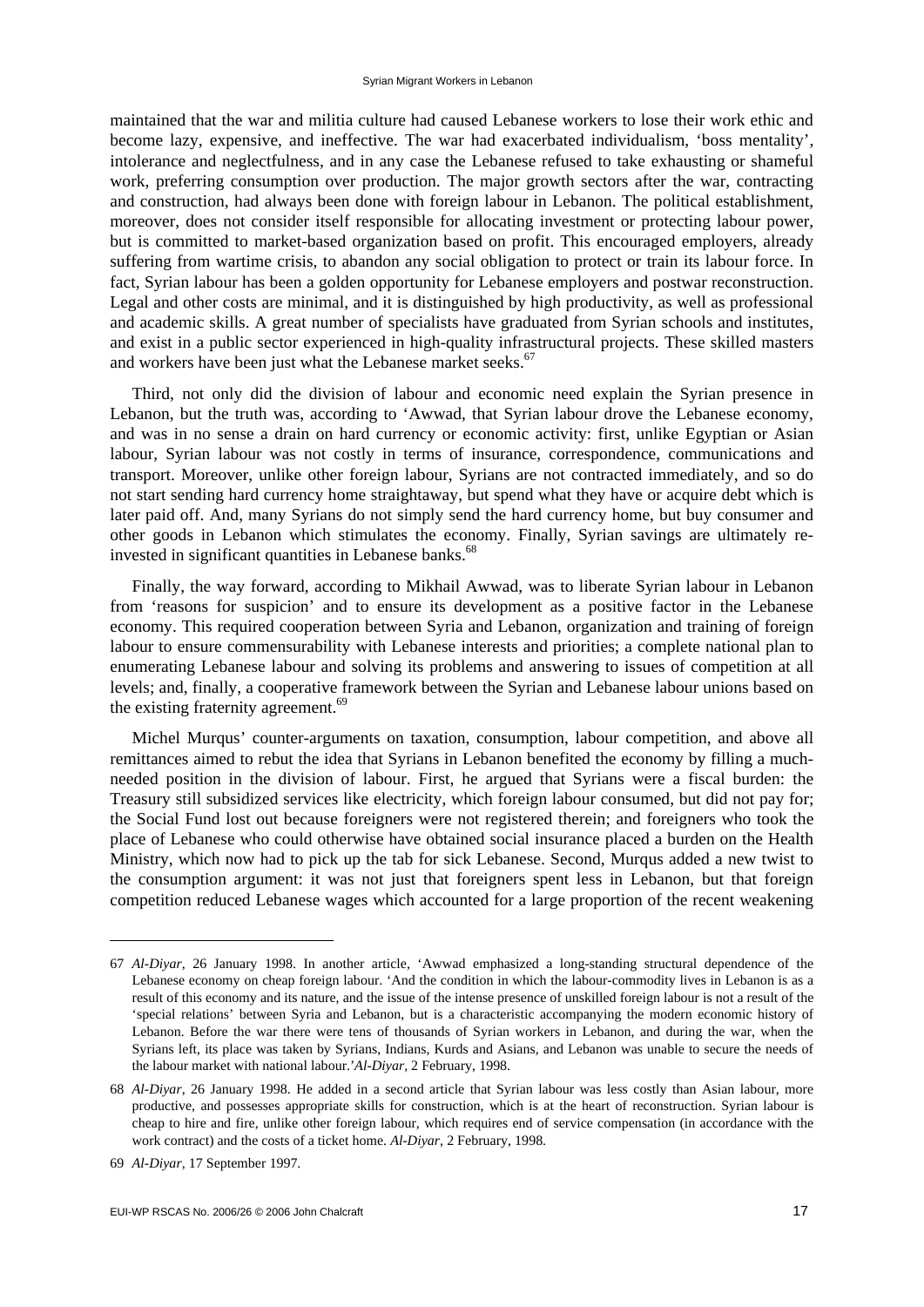of consumer demand. Third, he emphasized that labour competition was very real, citing a study showing that since 1991 Syrians (who already work in construction and agriculture), had entered further sectors, such as industry, transport, and ambulant selling, and were now inevitably spreading into hotels, restaurants, hospitals, fuel distribution, retail, the public sector, bus stations etc..<sup>70</sup> Syrians were penetrating multiple fields, especially competing with young skilled Lebanese, as Lebanese employers sought to increase profits, and as the market suffered from inadequate regulation.

Finally, and most importantly, Murqus publicized an even higher figure for remittances abroad, citing a study arguing that about 600,000 foreign workers were remitting at least \$3.2 billion abroad. In fact, wrote Murqus, there were more Syrians, and earning more than this study assumed, to give a figure of \$4.2 billion for remittances, an enormous sum which Lebanon could not bear and which adversely affected the balance of payments. The remittances drain on Lebanon was the key problem for the Lebanese economy, because unlike, say, Lebanese labour in the Gulf in the 1950s and 1960s, which was paid for by an oil surplus, foreign labour in Lebanon was paid for by debts which the Lebanese would be left to pay off.

As for policy, Murqus maintained that, however unlikely, something had to be done, citing, ingeniously enough, the fact that Syrian migration was damaging not only to the Lebanese, but also to the Syrian economy, as Khaddam had affirmed. Foreign labour, he argued, should be retained in unskilled areas of agriculture and construction, but reduced overall by a half, empty places being filled by unemployed and sacked public sector workers. Employers aiming to escape income tax, social insurance, end of service compensation, and social contributions (transport, schooling etc.) by employing foreign labour should be taxed at \$1000 per worker, and the revenue transferred to the Housing Bank. $71$ 

'Awwad's response was to charge Murqus with inconsistency and ideology, and to attempt to rebut his points on consumption, labour competition and remittances. First, he charged Murqus and his supporters in *Al-Nahar* with not living up to their own economic philosophy. 'The Lebanese economy is based on the free-market, and *Al-Nahar* is the first and greatest defender of this. The free-market means freedom to exchange goods and work, and freedom to remit and to leave the market to decide prices and values of commodities, and labour power is a commodity which submits entirely to the laws of the market, just as any other commodity.' Why, 'Awwad was asking, did Murqus make an exception to his philosophy on this point only?

Second, on the question of consumption, he argued that Syrian workers spend more than 50 per cent of their earnings in the Lebanese market—in entertainment and travel. Syrian workers also enhance market relations between Syria and Lebanon, especially through stimulating the Syrian economy, partly by transferring Lebanese consumption habits to Syria. They transfer money from Syria to Lebanon, opening bank accounts, unlike Asian labour. Finally, their presence extends tourism and shopping trips to Lebanon, as a visit to the border on a Thursday or Friday attests.

Third, on the issue of labour competition, 'Awwad revives a point tacitly accepted before the civil war, which was that there were economic benefits to labour competition which outweighed the claims of labour. He cites labour market analyst Najib 'Isa's point that although foreign labour exerts a downward pressure on Lebanese wages, this negative development had to be balanced against the stimulating effect on the economy of having cheap labour, which creates jobs downstream. If foreign labour was not present at all, and if one had to find 500-700,000 jobs, not from foreign labourers, but from Lebanese, this would exert a major upward pressure on wages, and costs of production, completely paralysing some productive sectors. The real issue, then, was merely the question of how

-

<sup>70</sup> He herein directly took on the arguments of a representative of Syrian president Hafez al-Asad, 'Abd al-Halim Khaddam, who claimed that the Lebanese did not want the jobs Syrians took.

<sup>71</sup> *Al-Nahar,* 3 January 1998.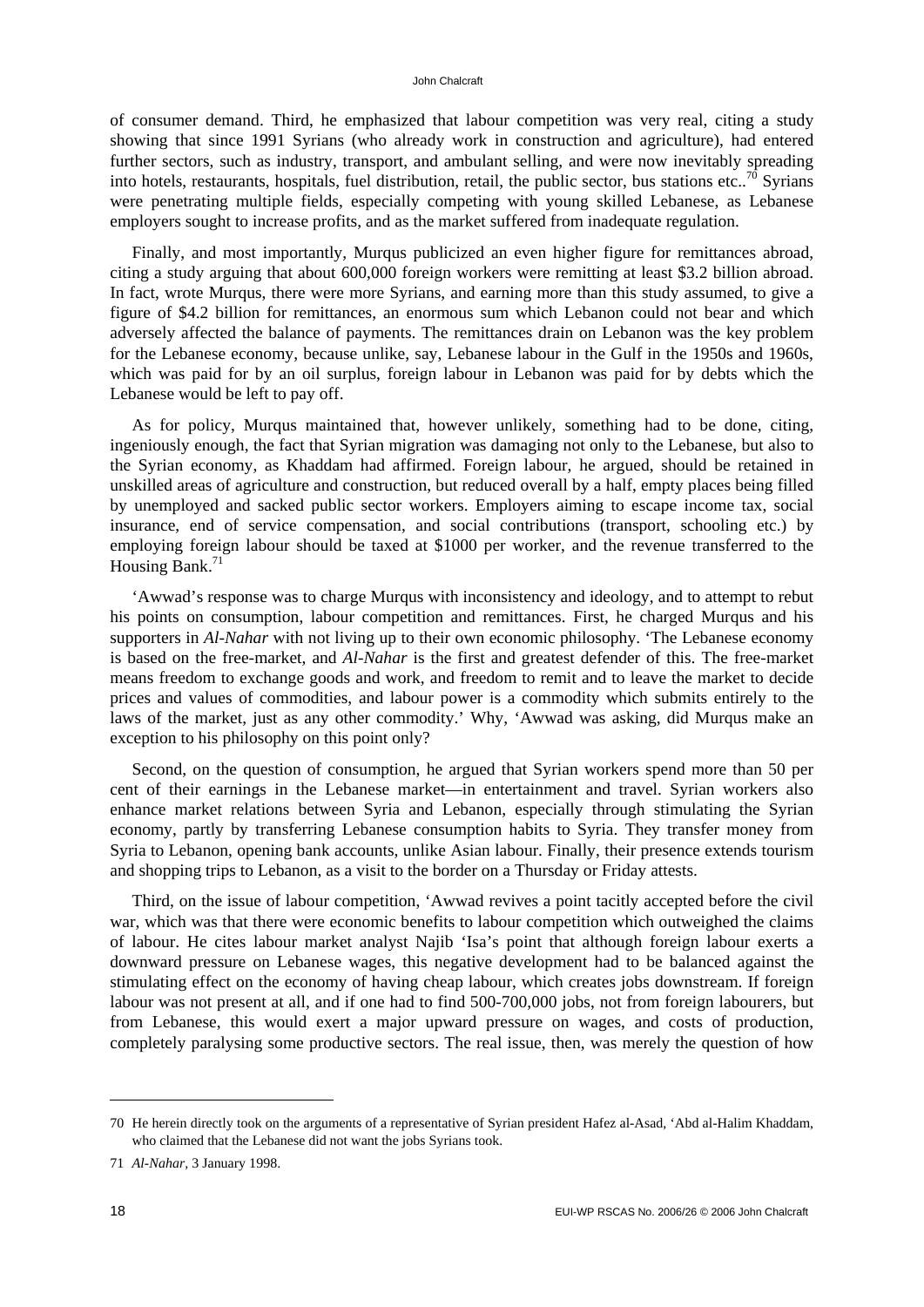much foreign labour the Lebanese economy actually required, although it was certain that the Lebanese economy needed about 300,000 such workers.

Finally, as for the remittance figures, who would believe that Murqus' unexplained \$4.3 billion per annum is sent abroad, when the most optimistic estimates of Lebanese national production do not exceed \$10 billion? 'Who would believe that half the national income was going to Syrian workers?' Murqus overestimates wages paid to Syrians, the proportion that they send home, as well as days worked, which are more like 265 per annum than 365. Assuming Murqus' figures, then 150,000 workers in public projects would remit \$848,625 per annum (\$15.50 x 365 x 150,000), which over 5 years would equal about \$4.24 billion for Syrian workers in this sector alone. Yet, the total spent on these projects over five years has not exceeded \$1.5 billion, so the workers could not possibly have made off with over \$4 billion. 'Awwad maintains that the only explanation for a professor making such basic errors in method and logic, and producing wildly unlikely exaggerations, was ideological distortion based on a political agenda: the intent to turn the issue of Syrian workers into one of the most important reasons for Lebanon's economic crisis in order to oppose Syria.<sup>72</sup>

As for policy, the state should not only reduce the amount of foreign labour and put obstacles in its path, but also regulate it through informed study of the labour market, and state policy in education and elsewhere. A little more objectivity, and a good deal of work and pressure on the government to organize the labour market, 'Awwad concludes, will bring more positive results 'than trying to inflate perforated water-skins'.73

#### **Transnationalism, Communitarianism, and Popular Agency**

As we have seen, before the civil war the presence of Syrian workers in Lebanon was barely debated. They were seen by many power-holders as a relatively trouble-free source of much needed cheap labour with roots across the border in Syria. Since the economic downturn of the 1980s and the Syrian-based post-war settlement, however, and as criticism became more and more politically possible over time, an acute controversy ranging over political, economic and social issues developed in Lebanon over the presence of Syrian migrant labour. At a time of an intensifying flow of capital, goods and persons across the Syrian-Lebanese border, then, and while political, legal and administrative coordination increased, the public discourse traveled in the opposite direction. Public opinion became polarized on nationalist lines. Instead of the development of a transnational discourse, which in various ways might have transcended the importance of the national, whether through ties of sectarian community, religion, Arab brotherhood, class, or human rights, and bound two nations together in some innovative way, it would appear that the category and terrain of the national was the leading figure in the debate. Appeals to historical ties, religion—Islam—and Arab brotherhood certainly existed*.* But these were far from new, and had a decidedly muted presence in the overall controversy, which was fought out on specific issues related to numbers, economy, society, and polity. Appeals to Arabism in this context were less about transnationalism, in any case, and more about regionalism: the consolidation of a regional economic and geopolitical bloc consisting of Syria and Lebanon in the face of Israel, Turkey and the United States.

Appeals to transnational sectarian solidarity in the public discourse were almost non-existent. The most important ascription was to Syrian nationals—not to Greek Orthodox, Roman Catholic, Kurd, Druze, or Sunni. Christian Lebanese did not look to their Christian Syrian counterparts, as far as I have seen. Of course some Christian commentators primarily harbored little-expressed fears about Muslim Syrians, because of the issue of potential naturalization and the sectarian balance, and coded 'Syrian' to mean 'Muslim Syrian'. But this did not hold across the board by any means. Largely behind closed

<sup>72</sup> *Al-Diyar,* 26 January 1998.

<sup>73</sup> *Al-Diyar,* 2 February, 1998.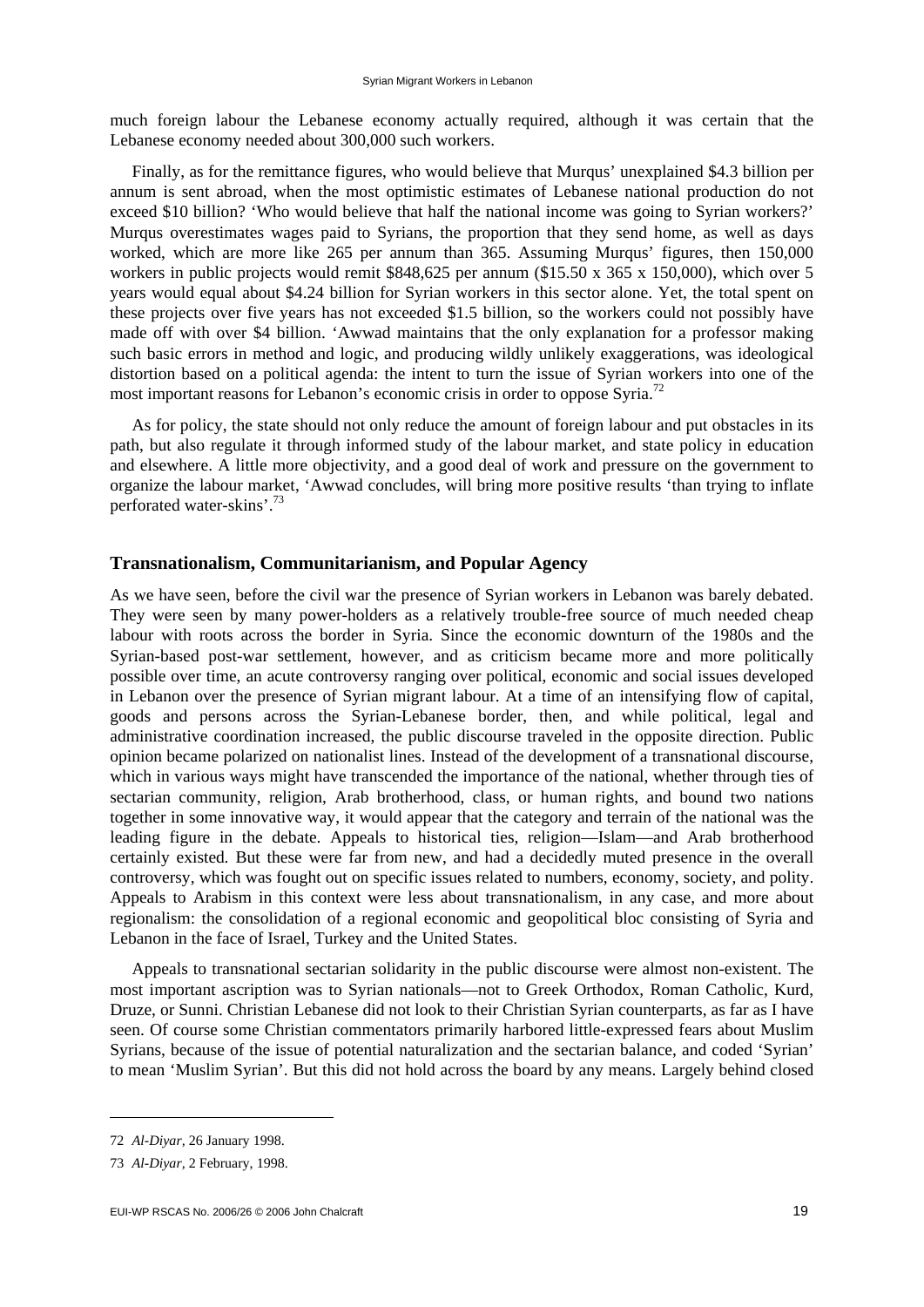#### John Chalcraft

doors, other Christians feared Syrians as those who had imposed a post-war settlement in which Christians had lost, or as representatives of an authoritarian culture that would poison Lebanese freedoms, as criminals, or as backward and rural elements that would drag civilized Lebanon back into the Third World. The unifying thread of the isolationist discourse was opposition to Syrian control, and concerns over the Lebanese economy. These worries did not turn on the sectarian or religious affiliation of the Syrian worker, but on the fact that they were Syrian in the first place.

Superficially, one might think that the sympathy among the Lebanese middle-classes for the plight of their workforce exposed to cheap competition might have opened the door to genuine support for Lebanese workers and popular mobilization, and therefore had some positive impact on popular agency. Or, one might be led to believe that the Syrian military presence in Lebanon worked to support Syrian workers' rights in some significant or new way: certainly the Lebanese articulated the latter point as a fear over and again. In fact, the regional political economy, the Syrian and Lebanese establishments, and the open borders, whose workings were only tangentially illuminated by the controversy over Syrian labour, worked to break up, isolate and weaken both Syrian and Lebanese workers' activism, organization, income, and rights. Lebanese concern over worker competition in Lebanon must be seen, not as genuine support for workers, but as a way to criticize Syria or to express other economic, social and cultural worries. Such concerns had not existed prior to the civil war, when it was felt that Lebanese workers should moderate their demands for sound macroeconomic reasons, and that a cheap and manipulable Syrian workforce was a good thing. Few organizational links were built to the Lebanese labour movement, which was, in any case, largely under Syrian control. There was no organized Lebanese attempt to employ Lebanese labour over Syrian, given that it would have hit profits. There was little time for the consideration of measures really helpful to Lebanese labour, such as Zabib's unusual suggestion that Syrian workers be given social insurance, which would make them far less competitive against their Lebanese counterparts. The reason Lebanese opinion found this notion obnoxious is because it sounded like giving Syrians rights, just when it was felt that it was the Lebanese to whom rights should be given. But this reflex response betrayed the superficiality of the thinking on the question of the conditions making Lebanese workers suffer. Conditions for Syrian workers, of course, were undermined by the Lebanese discourse, the hostility of which hobbled Syrians in their search for allies in the host society, access to social goods and social claims, or escape from their sweated status. Syrian political power, on the other hand, helped secure for Syrian workers access to the Lebanese labour market and physical security, but did nothing to advance their rights or organization, and in fact actively worked to maintain their disposable status in Lebanon.

Furthermore, the controversy was heavily structured by the underlying more or less tacit assumption that market forces should take precedence and that the poor majority should have little protection against market forces or those controlling capital. First, the status of the market and exchange as a ruling institution was so entrenched and authoritative that few questioned its legitimacy in distributing Syrians in the direction of Lebanon. Analysts debated what market forces should dictate, not the legitimacy of the market forces in social organization in the first place. Second, few directed their public complaints against Lebanese employers who, arguably, were as responsible as anyone for the presence of Syrians in Lebanon. Even less criticism was directed at the monopolies controlled by major Lebanese families in agriculture, for example, which kept costs of production high and therefore led farmers to seek cheap labour from abroad.<sup>74</sup> It was easier to criticize economically poor Syrian workers than to take on wealthy Lebanese. And where class and power issues were intertwined, it was easier to find weak scapegoats than to tackle the major decisions in the macroeconomic structuring of the Lebanese economy during reconstruction, decisions which contributed heavily to the ongoing economic and social crisis. These assumptions constituted more an attack on popular agency than any structure within which it could be supported.

<sup>74</sup> From conversations with Fawaz Trabulsi in 2004 and 2005.